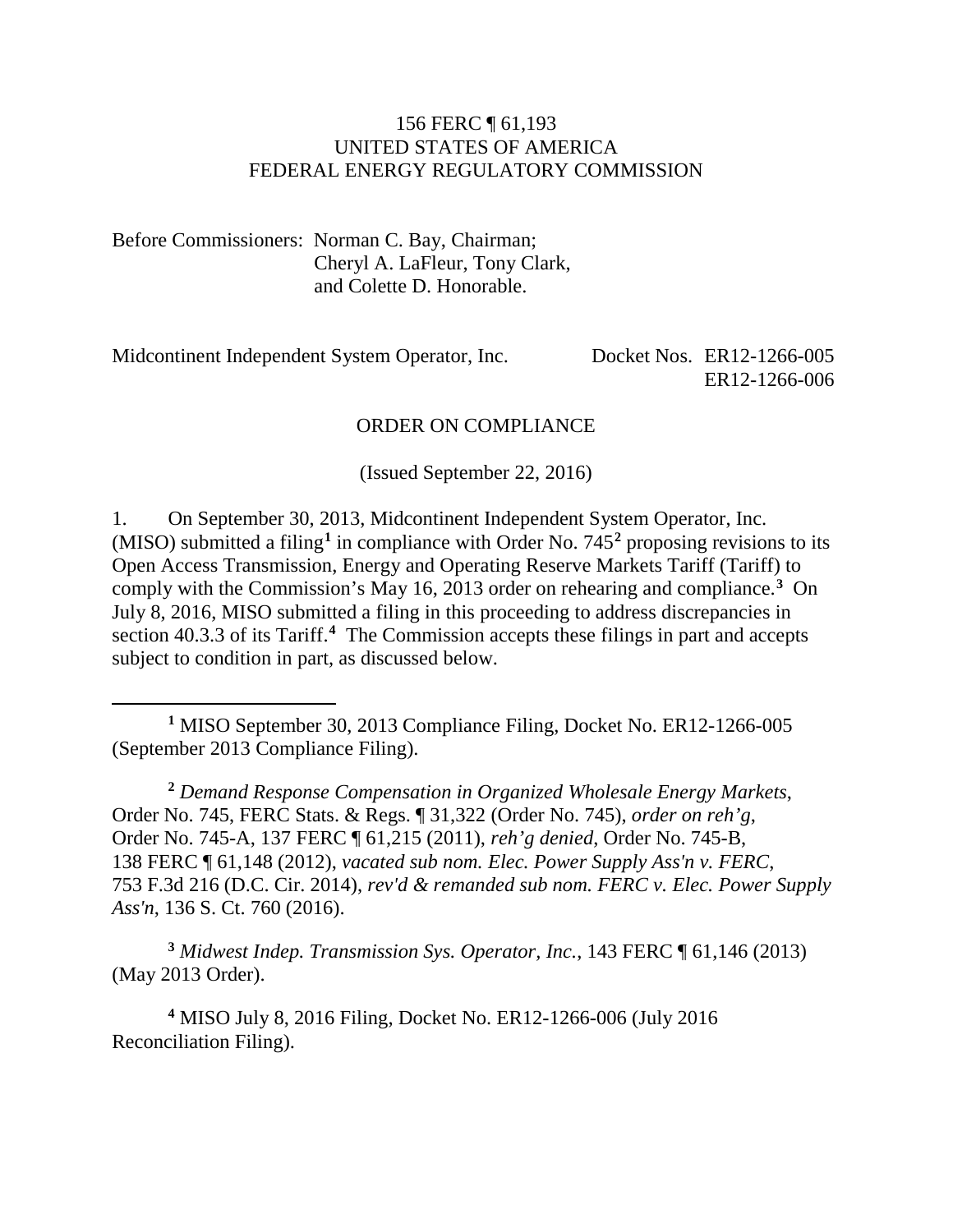#### **I. Background**

 $\overline{a}$ 

#### **A. Order No. 719 and MISO's Order No. 719 Compliance Filings**

2. In Order No. 719,**[5](#page-1-0)** the Commission established reforms to improve the operation of organized wholesale electric power markets, including with respect to demand response, and amended its regulations under the Federal Power Act (FPA) accordingly. In an order issued on December 15, 2011,**[6](#page-1-1)** the Commission conditionally accepted MISO's filings in compliance with Order No. 719, notably rejecting MISO's proposed compensation for demand response hosted by aggregators of retail customers (ARC).**[7](#page-1-2)** In an order issued July 19, 2012, the Commission conditionally accepted MISO's March 2012 filings made in compliance with the Order No. 719 Compliance Order, including MISO's revised proposal to compensate demand response hosted by ARCs at the market price for energy, the locational marginal price (LMP).**[8](#page-1-3)** In an order issued on May 16, 2013, the Commission denied the request for rehearing and clarification of the Order No. 719 Rehearing and Compliance Order and conditionally accepted MISO's August 2012 compliance filing**[9](#page-1-4)** related to Order No. 719, subject to a further compliance filing. **[10](#page-1-5)** In an order issued concurrently with this order, the Commission conditionally

<span id="page-1-0"></span>**<sup>5</sup>** *Wholesale Competition in Regions with Organized Electric Markets*, Order No. 719, FERC Stats. & Regs. ¶ 31,281 (2008) (Order No. 719), *order on reh'g*, Order No. 719-A, FERC Stats. & Regs. ¶ 31,292 (2009), *order on reh'g*, Order No. 719-B, 129 FERC ¶ 61,252 (2009).

<span id="page-1-1"></span>**<sup>6</sup>** *Midwest Indep. Transmission Sys. Operator, Inc.*, 137 FERC ¶ 61,214 (2011) (Order No. 719 Compliance Order).

<span id="page-1-2"></span>**<sup>7</sup>** The term "ARC" refers to an entity that aggregates demand response bids (which are mostly from retail loads). Order No. 719, FERC Stats. & Regs. ¶ 31,281 at P 3 n.3.

<span id="page-1-3"></span>**<sup>8</sup>** *Midwest Indep. Transmission Sys. Operator, Inc.*, 140 FERC ¶ 61,060, at P 127 (2012) (Order No. 719 Rehearing and Compliance Order).

<span id="page-1-4"></span>**<sup>9</sup>** MISO August 20, 2012 Compliance Filing, Docket No. ER12-1266-003 (August 2012 Compliance Filing).

<span id="page-1-5"></span>**<sup>10</sup>** *Midwest Indep. Transmission Sys. Operator, Inc.*, 143 FERC ¶ 61,145 (2013) (Order No. 719 Order on Compliance Filing).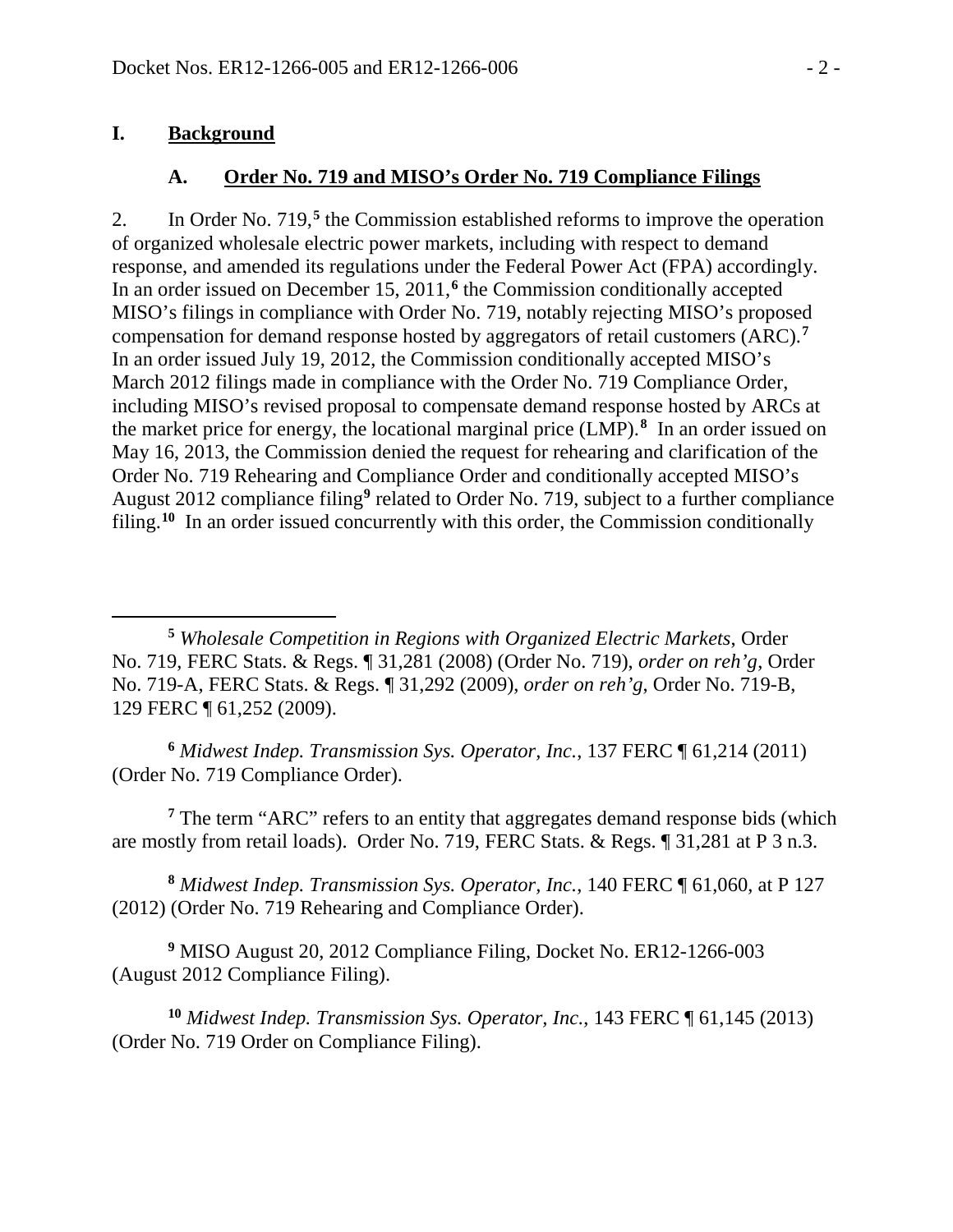accepts MISO's September 2013 compliance filing related to Order No. 719,**[11](#page-2-0)** subject to the submission of a further compliance filing.**[12](#page-2-1)**

## **B. Order No. 745 and MISO's Order No. 745 Compliance Filings**

3. On March 15, 2011, the Commission issued Order No. 745, which addressed compensation for demand response resources participating in wholesale energy markets (i.e., the day-ahead energy and operating reserve markets and real-time energy and operating reserve markets) administered by Regional Transmission Organizations (RTOs) and Independent System Operators (ISOs) and amended the Commission's regulations under the FPA.**[13](#page-2-2)** Specifically, Order No. 745 required each RTO and ISO to pay a demand response resource the LMP, under certain circumstances. The Commission required each RTO and ISO, including MISO, to make a compliance filing, proposing Tariff revisions necessary to implement the compensation approach adopted in Order No. 745, including a net benefits test, a cost allocation mechanism, and an assessment of the RTO's or ISO's demand response measurement and verification protocols and any modifications to those protocols that may be necessary to ensure adequate baseline measurement and verification of demand response performance.

4. In the order on compliance issued December 15, 2011, the Commission conditionally accepted in part and rejected in part MISO's August 19, 2011 compliance filing,**[14](#page-2-3)** subject to MISO submitting a further compliance filing.**[15](#page-2-4)** On March 14, 2012, as amended March 23, 2012, MISO submitted its filing in compliance with the December 2011 Order on Compliance.**[16](#page-2-5)** In an order issued on July 19, 2012, the Commission

<span id="page-2-0"></span> $\overline{a}$ **<sup>11</sup>** MISO September 30, 2013 Compliance Filing, Docket No. ER12-1265-005 (September 2013 Order No. 719 Compliance Filing).

<span id="page-2-1"></span>**<sup>12</sup>** *Midcontinent Indep. Sys. Operator, Inc.*, 156 FERC ¶ 61,194 (2016) (2016 Order No. 719 Compliance Order).

**<sup>13</sup>** Order No. 745, FERC Stats. & Regs. ¶ 31,322 at P 6.

<span id="page-2-3"></span><span id="page-2-2"></span>**<sup>14</sup>** MISO August 19, 2011 Compliance Filing, Docket No. ER11-4337-000 (August 2011 Compliance Filing).

<span id="page-2-4"></span>**<sup>15</sup>** *Midwest Indep. Transmission Sys. Operator, Inc.*, 137 FERC ¶ 61,212, at P 2 (2011) (December 2011 Order on Compliance).

<span id="page-2-5"></span>**<sup>16</sup>** MISO March 14, 2012 Compliance Filing, Docket No. ER12-1266-000 (March 2012 Compliance Filing); MISO March 23, 2012 Amended Compliance Filing,

(continued...)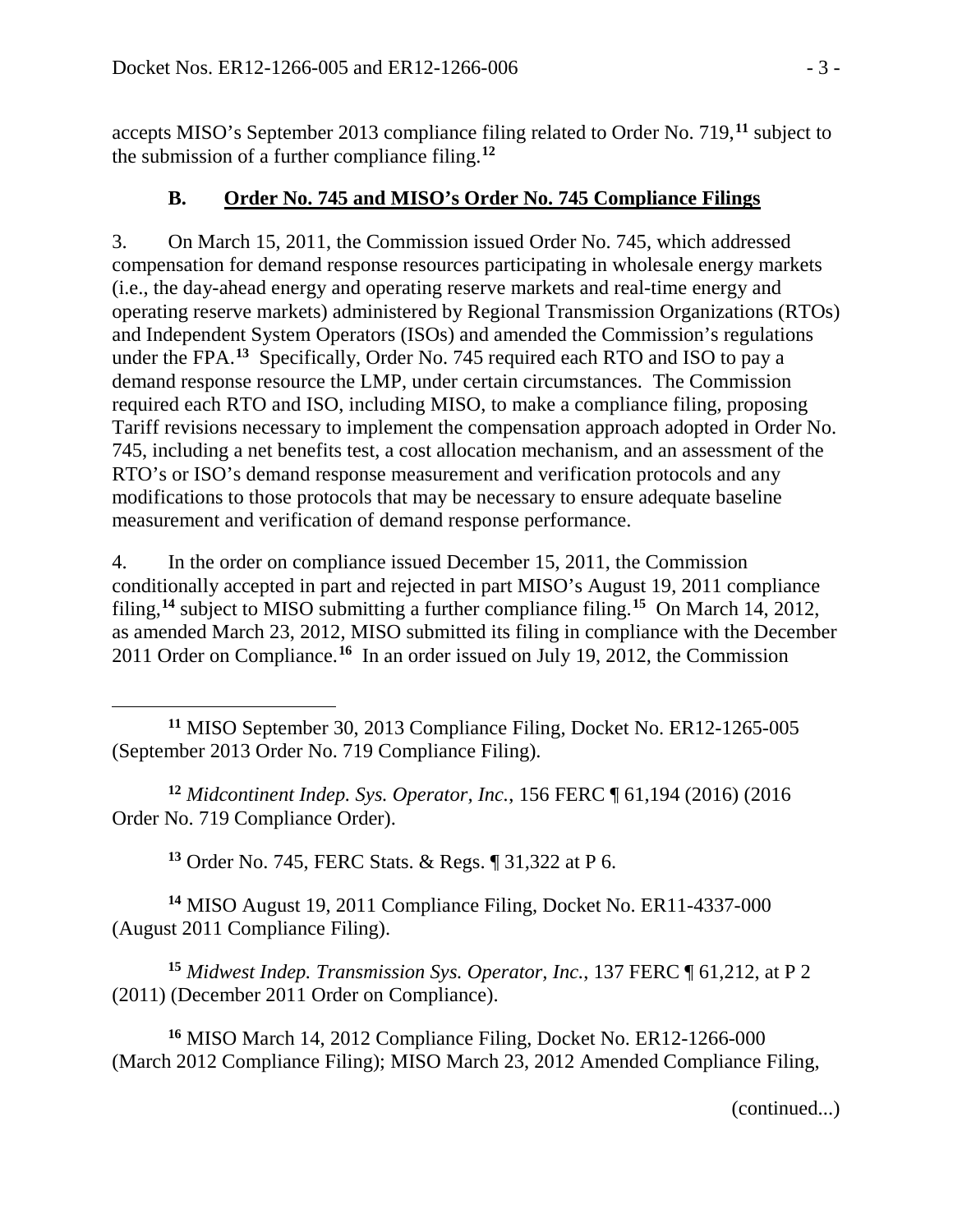denied requests for rehearing and clarification of the December 2011 Order on Compliance and conditionally accepted MISO's March 2012 Compliance Filings, requiring further compliance.**[17](#page-3-0)** On August 21, 2012, MISO submitted its filing in compliance with the July 2012 Order.**[18](#page-3-1)** In the May 2013 Order, the Commission conditionally accepted MISO's August 2012 Compliance Filing, requiring a further compliance filing.**[19](#page-3-2)**

5. On September 30, 2013, MISO submitted its September 2013 Compliance Filing, which is discussed below. This fourth round of compliance focuses on the following: the Net Benefits Price Threshold and demand response compensation; cost allocation across zones and between day ahead and real-time market participants; Actual Energy Withdrawals; and issues related to Tariff terminology and consistency.

6. On July 8, 2016, MISO submitted a filing (July 2016 Reconciliation Filing) to address discrepancies in section 40.3.3 of its Tariff which had been discussed with Commission staff during a noticed phone call. **[20](#page-3-3)**

### **II. Notice of Filing and Responsive Pleadings**

7. Notice of MISO's September 2013 Compliance Filing was published in the *Federal Register*, 78 Fed. Reg. 61,996 (2013), with interventions and protests due on or before October 21, 2013. On October 21, 2013, Midwest TDUs**[21](#page-3-4)** and Xcel Energy

 $\overline{a}$ Docket No. ER12-1266-001 (March 2012 Amended Filing) (together, March 2012 Compliance Filings).

<span id="page-3-0"></span>**<sup>17</sup>** *Midwest Indep. Transmission Sys. Operator, Inc.*, 140 FERC ¶ 61,059, at P 3 (2012) (July 2012 Order).

<span id="page-3-1"></span>**<sup>18</sup>** MISO August 21, 2012 Compliance Filing, Docket No. ER12-1266-003 (August 2012 Compliance Filing).

**<sup>19</sup>** May 2013 Order, 143 FERC ¶ 61,146.

<span id="page-3-3"></span><span id="page-3-2"></span>**<sup>20</sup>** Notice, Docket Nos. ER12-1265-005, ER12-1265-006, ER12-1266-005 (June 2, 2016).

<span id="page-3-4"></span>**<sup>21</sup>** Midwest TDUs include: Madison Gas and Electric Company, Missouri Joint Municipal Electric Utility Commission, Missouri River Energy Services, Southern Minnesota Municipal Power Agency, and WPPI Energy.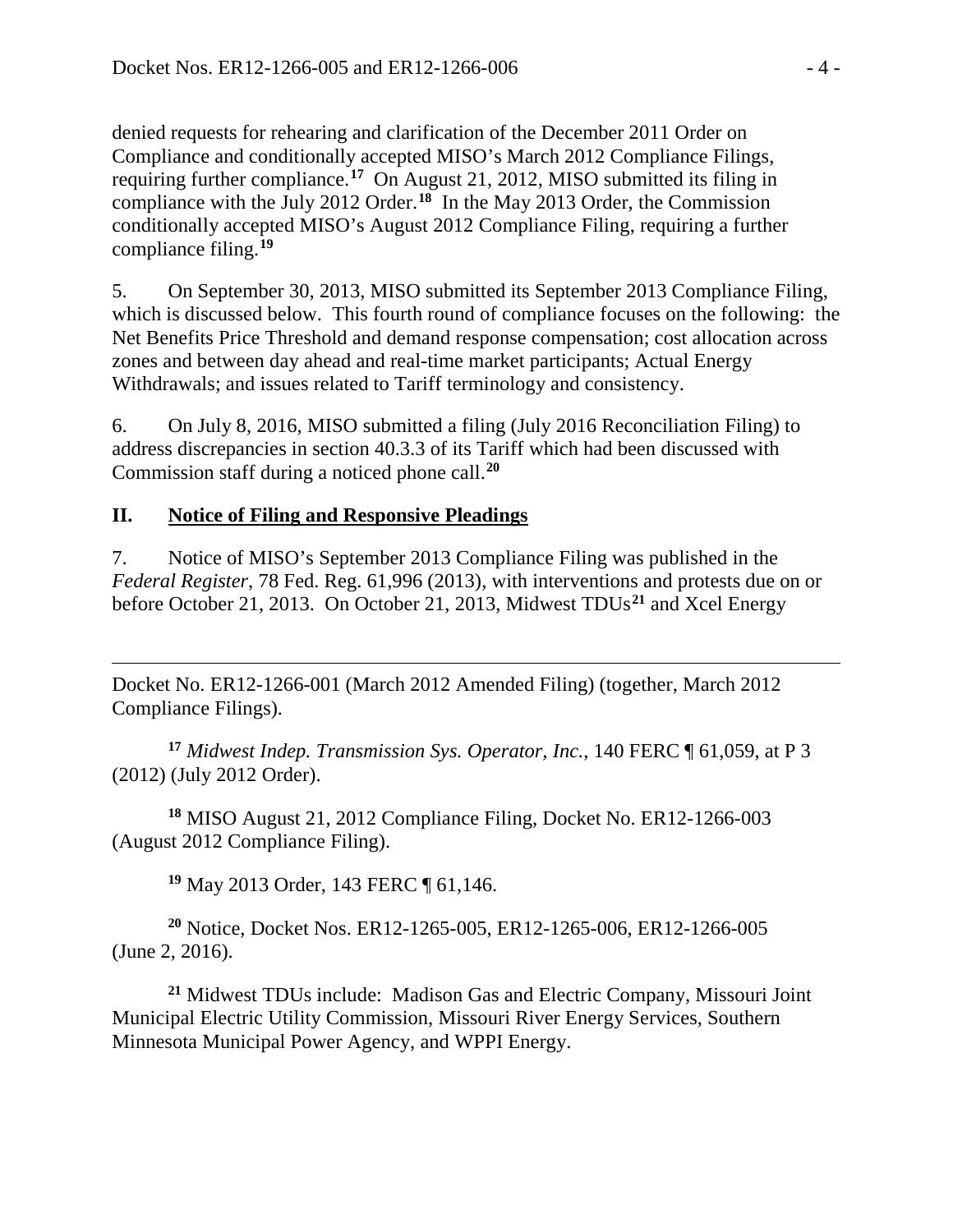Services (Xcel) each filed timely protests. On November 4, 2013, MISO filed an answer to the protests.

8. Notice of MISO's July 2016 Reconciliation Filing was published in the *Federal Register*, 81 Fed. Reg. 46,668 (2016), with interventions and protests due on or before July 29, 2016. None was filed.

## **III. Discussion**

9. We accept in part and accept subject to condition in part the September 2013 Compliance Filing, as discussed below. We accept subject to condition the July 2016 Reconciliation Filing, as discussed below. To the extent that any Tariff revisions submitted in response to the Commission's directives are not discussed herein, we accept them.

# **A. Procedural Matters**

10. Rule 213(a)(2) of the Commission's Rules of Practice and Procedure, 18 C.F.R. § 385.213(a)(2) (2016), prohibits an answer to a protest unless otherwise ordered by the decisional authority. We will accept MISO's answer because it has assisted us in our decision-making process.

# **B. Cost Allocation**

# **1. Cost Allocation Across Zones**

# **a. Background**

11. In Order No. 745, the Commission determined that it is just and reasonable to allocate the costs associated with demand response compensation proportionally to all entities that purchase from the relevant energy market in the area(s) where the demand response reduces the LMPs for energy at the time the demand response resource is committed or dispatched.**[22](#page-4-0)** Thus, the Commission required each RTO and ISO to make a compliance filing that either demonstrates that its current demand response cost allocation methodology appropriately allocates costs to those that benefit from the demand reduction or to propose revised Tariff provisions that conform to this requirement.**[23](#page-4-1)**

<span id="page-4-1"></span><span id="page-4-0"></span>**<sup>22</sup>** Order No. 745, FERC Stats. & Regs. ¶ 31,322 at P 102.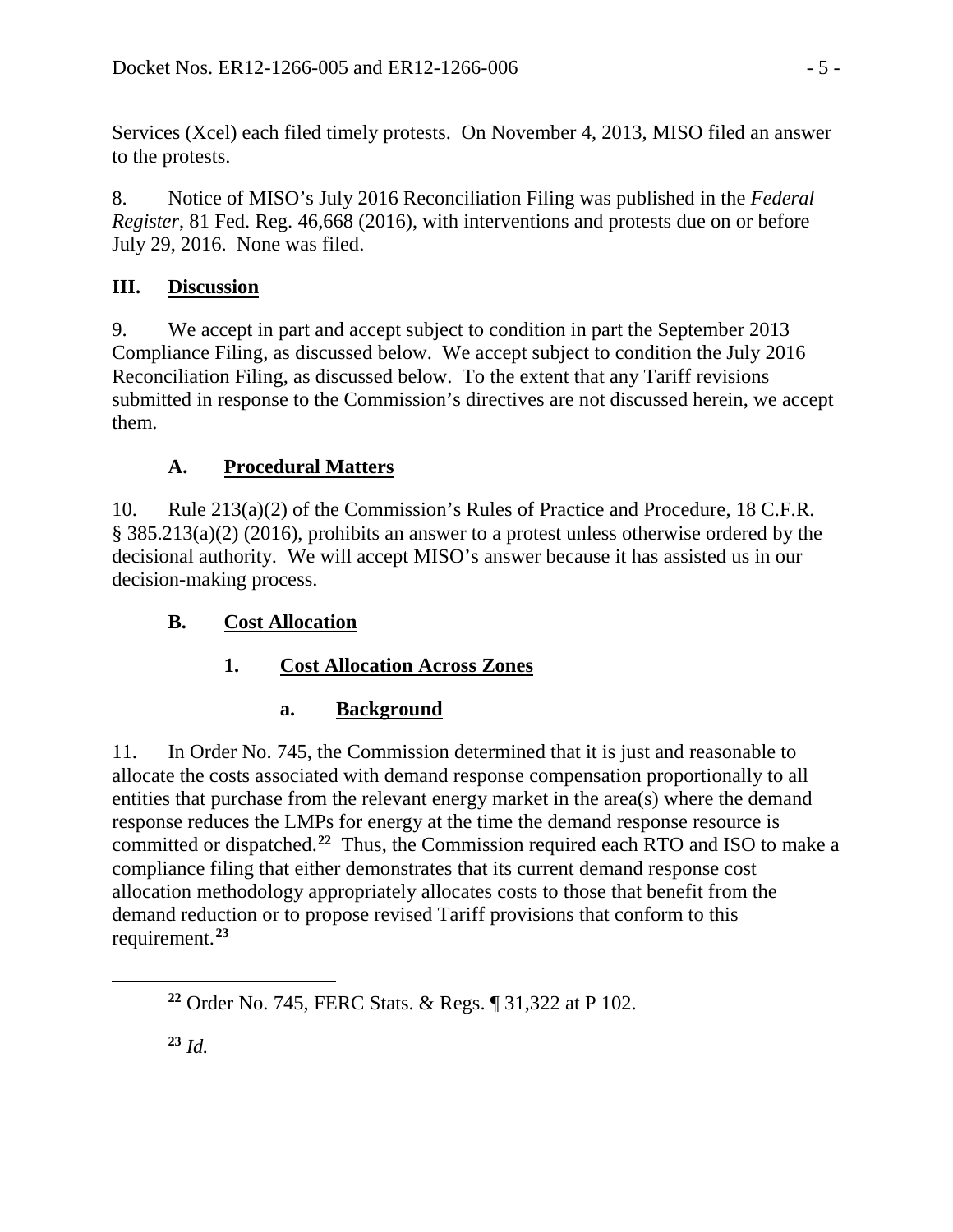12. MISO proposed in compliance with Order No. 745, among other things, to allocate the cost of compensating cost-effective demand response resources in the realtime energy market through a direct allocation to load-serving entities and a zonal energy surcharge to energy buyers, with any remaining costs allocated to all market participants based on load ratio share.**[24](#page-5-0)**

13. In the December 2011 Compliance Order, the Commission rejected MISO's cost allocation methodology and required MISO to submit Tariff revisions to remove any language associated with the rejected cost allocation proposal and to propose a just and reasonable cost allocation proposal.**[25](#page-5-1)**

14. In its March 2012 Compliance Filing, MISO proposed a new, zonal cost allocation methodology, under which it would allocate the cost of compensating cost-effective demand response resources in a given hour to the "Real-Time Energy buyers" in the reserve zone(s) where the demand response resources that reduce demand are located based upon each buyer's share of real-time energy purchases in the reserve zone during the hour.**[26](#page-5-2)** MISO proposed to identify the reserve zone(s) to which costs will be allocated for each demand response resource using the elemental pricing nodes identified during the resource's registration and Reserve Zone Configuration Studies.**[27](#page-5-3)**

15. In the July 2012 Order, the Commission conditionally accepted MISO's proposed cost allocation Tariff provisions in its March 2012 Compliance Filing. However, it found several deficiencies. The Commission found that MISO had not demonstrated that, in hours in which transmission constraints are not actively binding, the benefits of the demand response will not extend beyond the boundaries of the associated reserve zone(s). Consequently, it required MISO to submit Tariff revisions to allocate the costs of compensating cost-effective demand response, so that during any hour when the transmission constraints associated with one or more adjacent reserve zones are not actively binding (i.e., when there is not price separation between one or more specific

**<sup>24</sup>** August 2011 Compliance Filing, Transmittal Letter at 10, 12.

<span id="page-5-0"></span> $\overline{a}$ 

**<sup>25</sup>** December 2011 Order on Compliance, 137 FERC ¶ 61,212 at P 99.

<span id="page-5-2"></span><span id="page-5-1"></span>**<sup>26</sup>** March 2012 Compliance Filing, Transmittal Letter at 10; MISO, FERC Electric Tariff, § 40.3.3.a(xvii) (2.5.0).

<span id="page-5-3"></span>**<sup>27</sup>** MISO stated that Reserve Zone Configuration Studies establish the number of reserve zones and the assignment of resource, load, and/or interface elemental pricing nodes to specific reserve zones. March 2012 Compliance Filing, Transmittal Letter at 11-12.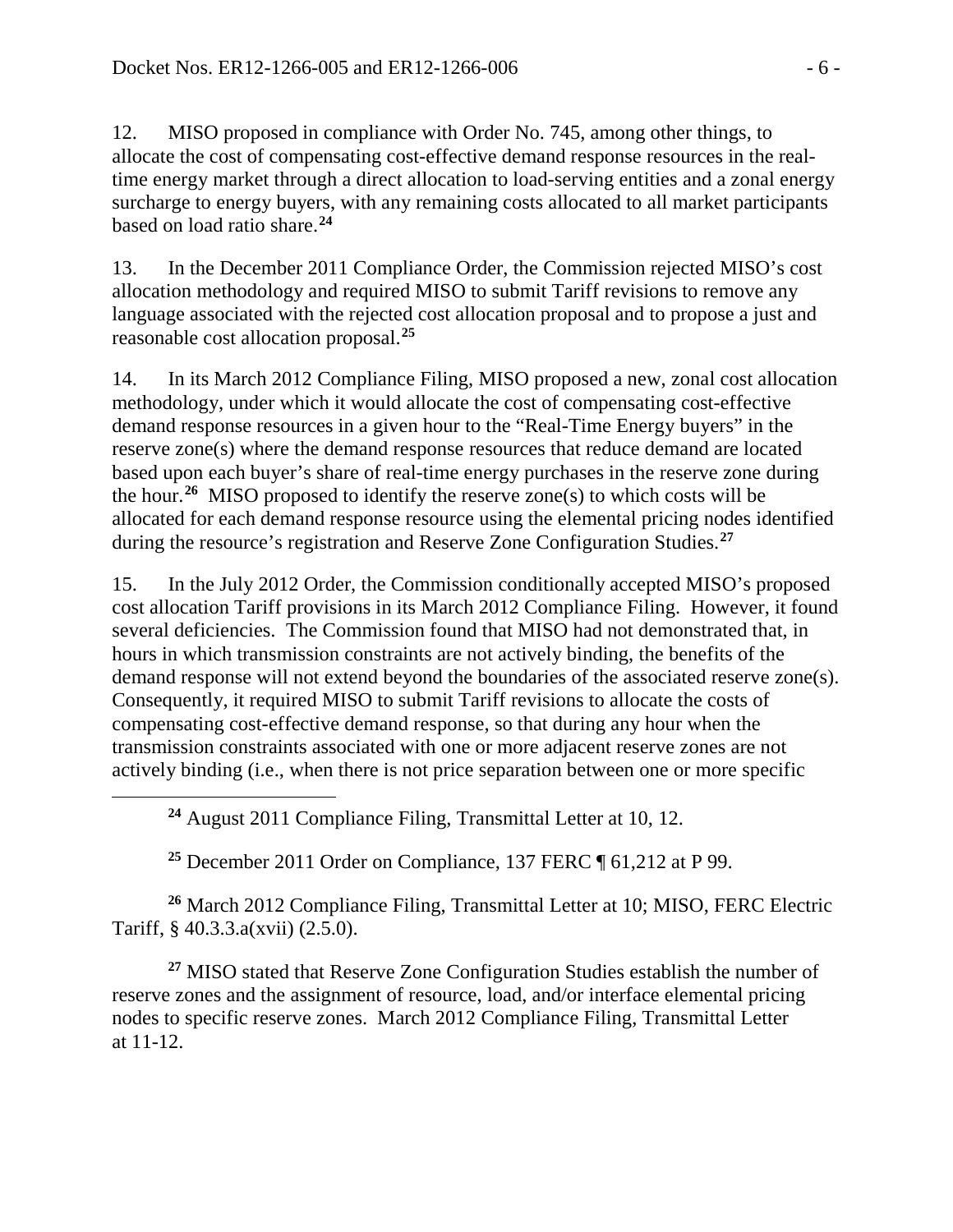reserve zones), those reserve zones will share the cost associated with compensating those demand response resources during the hour.**[28](#page-6-0)**

16. The Commission also stated that MISO's proposed Tariff revisions in section 40.3.3.a(xvii) did not differentiate sufficiently between costs that are calculated on a zonal basis versus a market-wide basis. In particular, this Tariff section had provided that, if, for a given reserve zone, in an hour, the actual energy injections of all demand response resources exceed the amount of real-time energy purchases, then "the amount of total Demand Response Resource compensation allocated to Real-Time Energy purchases" will be limited to certain costs.**[29](#page-6-1)** The Commission noted that the proposed Tariff language did not provide that this limitation in the amount of compensation allocated to real-time energy purchases would apply only within the relevant reserve zone. The proposed Tariff revisions also stated that any compensation not recovered from real-time energy purchases "will be allocated, pro rata, to Market Participants based on their Load Ratio Share."**[30](#page-6-2)** The Commission found that this language did not specify that the costs would be recovered from all market participants on a system-wide basis, and so the Commission required MISO to submit revisions to the Tariff to address these concerns.**[31](#page-6-3)**

17. In its August 2012 Compliance Filing, MISO proposed to comply with the Commission's directive regarding allocation of costs across zones when constraints are not binding through proposed section 40.3.3.a(xix) (Reserve Zone Demand Response Resource Compensation Recovery Charge).**[32](#page-6-4)** Section 40.3.3.a(xix) of the Tariff provided that, for demand response in reserve zones where there are active transmission constraints, the Transmission Provider will recover the demand response resource compensation from the reserve zones in which the demand response is located. MISO argued that constraints are binding when the Marginal Congestion Components of the LMPs are non-zero. MISO stated that it would treat one or more reserves zones as being adjacent to one another when they feature no price separation resulting from actively

**<sup>28</sup>** July 2012 Order, 140 FERC ¶ 61,059 at P 102. **<sup>29</sup>** *Id.* P 109. **<sup>30</sup>** *Id.*  $31 \, \text{Id}$ 

<span id="page-6-1"></span><span id="page-6-0"></span> $\overline{a}$ 

<span id="page-6-4"></span><span id="page-6-3"></span><span id="page-6-2"></span>**<sup>32</sup>** These provisions are now found in section 40.3.3.a(xxii) of the Tariff as submitted in the September 2013 Compliance Filing.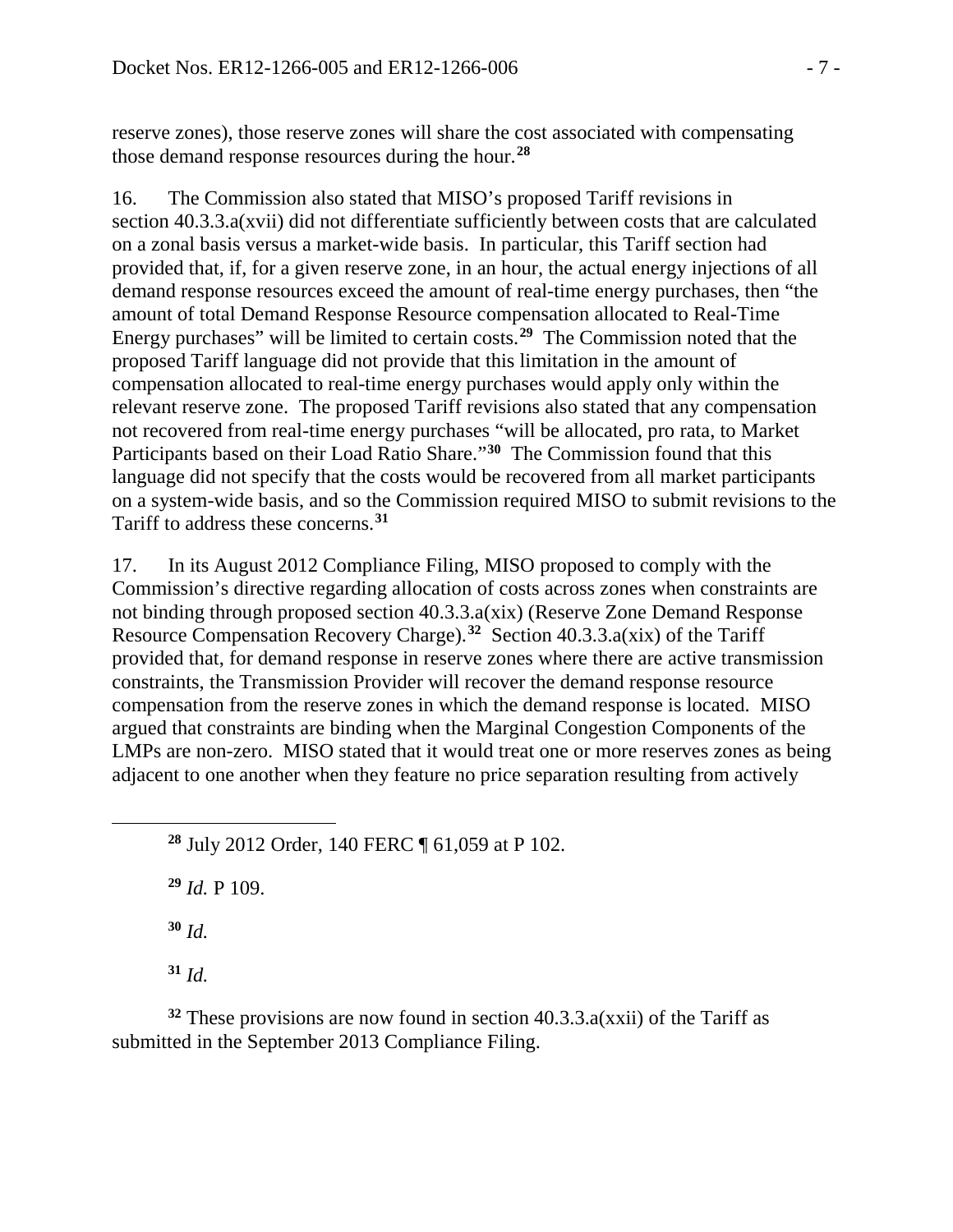binding constraints (which MISO describes as the Marginal Congestion Component within the zone equaling zero). Additionally, MISO stated that when transmission constraints for reserve zone(s) are not actively binding, then MISO shall recover the total demand response resource compensation from the reserve zones where the demand response resource is located along with any other reserve zone(s) that does not have price separation from the reserve zone(s) where the demand response resource is located.**[33](#page-7-0)**

18. MISO did not address the Commission's directive regarding differentiating between costs that are calculated on a zonal basis versus a market-wide basis.

## **b. May 2013 Order**

19. With respect to the Commission's directive regarding the allocation of costeffective demand response resources in hours when transmission constraints are not binding, the Commission found that MISO's proposed cost allocation methodology did not fully address the concerns the Commission expressed in the July 2012 Order.**[34](#page-7-1)** MISO asserted that it complied with the Commission's directive to propose Tariff revisions to allocate costs to adjacent reserves zones when they feature no price separation resulting from actively binding constraints.**[35](#page-7-2)**

20. However, the Commission determined that MISO's proposed Tariff language did not accomplish this result. Instead, it required that there be no price separation *between the MISO-wide reference bus* and any Commercial Pricing Node in any of the zones in which the cost-effective demand response costs are to be allocated such that the Marginal Congestion Component is zero (and thus the same for all zones for which costs are allocated).**[36](#page-7-3)** Under proposed section 40.3.3a(xix), MISO used the existence of non-zero Marginal Congestion Components of LMPs at Commercial Pricing Nodes within a zone to limit the zones to which cost-effective demand response costs are to be allocated. A Marginal Congestion Component measures the congestion cost between the reference bus

**<sup>33</sup>** August 2012 Compliance Filing, Transmittal Letter at 10.

**<sup>34</sup>** May 2013 Order, 143 FERC ¶ 61,146 at P 43.

<span id="page-7-0"></span> $\overline{a}$ 

<span id="page-7-2"></span><span id="page-7-1"></span>**<sup>35</sup>** August 2012 Compliance Filing, Transmittal Letter at 6. Note that the proposal and this discussion do not focus on differences in marginal losses that also factor into market prices.

<span id="page-7-3"></span>**<sup>36</sup>** The MISO-wide reference bus is an aggregation of fixed market load buses, which may change from hour to hour, and represents the point from which congestion is measured.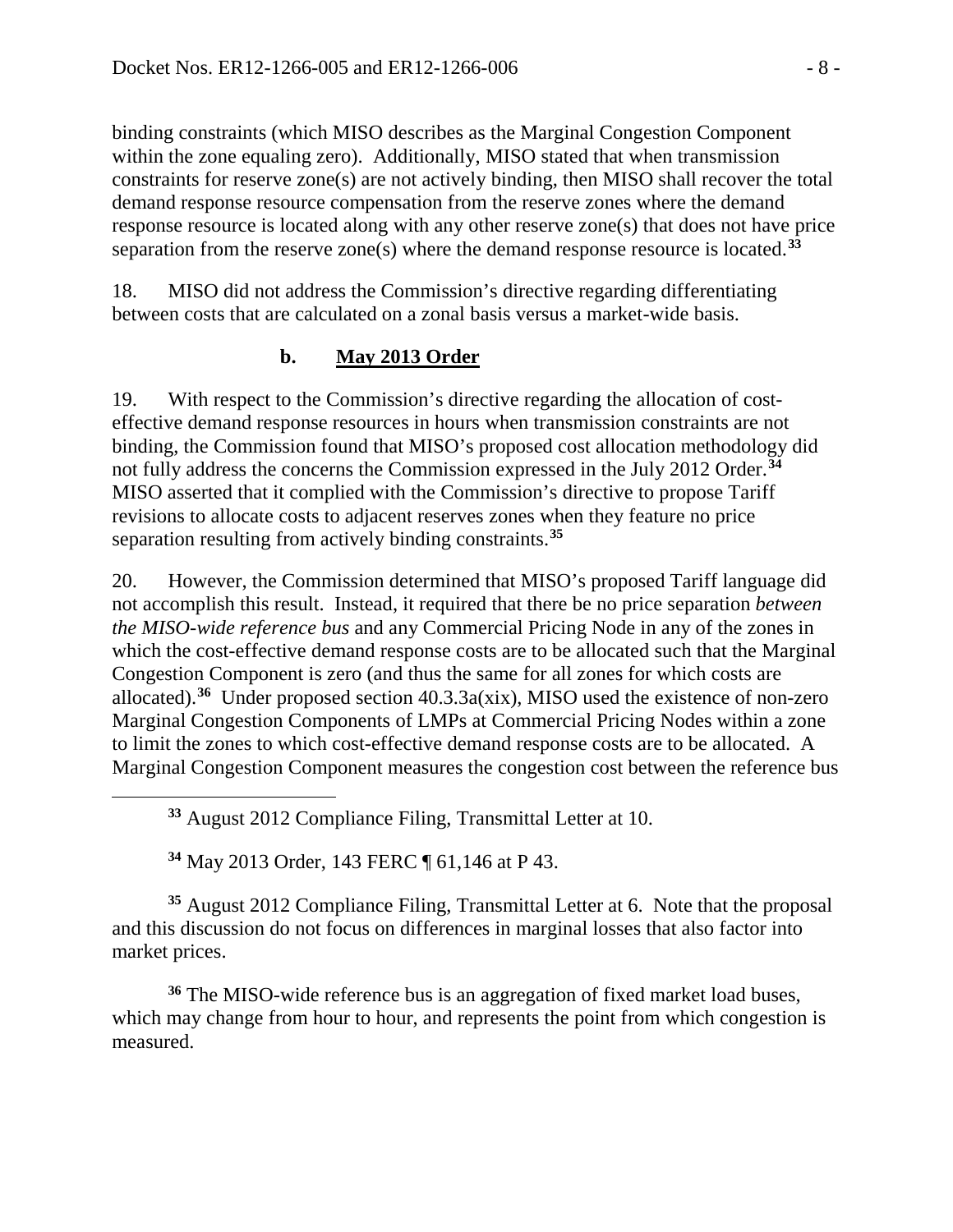and a particular Commercial Pricing Node, and calculates the cost of congestion based on that comparison. Accordingly, two zones could feature the same non-zero Marginal Congestion Components such that they do not exhibit actual price separation from each other and have no actively binding constraint, yet they would be determined under proposed section 40.3.3a(xix) to have a binding constraint between them.

21. The Commission found that this would prevent cost allocation of cost-effective demand response associated with one or both zones to both of the zones.**[37](#page-8-0)** In this scenario, there would be no demand response resource cost sharing among multiple reserve zones on the same side of a constraint, even where there are the same non-zero Marginal Congestion Components (and where there is, accordingly, no actual cost separation). Contrary to the Commission's directive in the July 2012 Order that MISO allocate costs of cost-effective demand response to multiple reserve zones when their transmission constraints are not actively binding,**[38](#page-8-1)** no costs would be allocated to adjacent reserve zones whose non-zero Marginal Congestion Components reflect only that constraints other than between those specific reserve zones are binding.**[39](#page-8-2)** As a result of this concern, the Commission rejected this proposed cost allocation methodology and directed MISO to address this concern on compliance.**[40](#page-8-3)**

22. The Commission also shared concerns expressed by protesters. For example, the Commission agreed that the Marginal Congestion Components could differ at least slightly between zones, perhaps only at a few Commercial Pricing Nodes within the zone, a substantial portion of the time, effectively allocating all costs within zones under MISO's proposal.**[41](#page-8-4)** The Commission also agreed that MISO did not demonstrate: (1) that any constraint within a reserve zone will always result in a restriction of the Demand Response Resource across reserve zones; or (2) that constraints within reserve

**<sup>37</sup>** May 2013 Order, 143 FERC ¶ 61,146 at P 44.

<span id="page-8-1"></span><span id="page-8-0"></span> $\overline{a}$ 

**<sup>38</sup>** *See* July 2012 Order, 140 FERC ¶ 61,059 at P 102.

**<sup>39</sup>** May 2013 Order, 143 FERC ¶ 61,146 at P 45.

<span id="page-8-3"></span><span id="page-8-2"></span>**<sup>40</sup>** The Commission did not specifically reject the use of the Marginal Congestion Components for determining whether or not there were binding constraints between reserve zones, but rather rejected the proposal that costs would not be shared among reserve zones based on the existence of non-zero Marginal Congestion Components within those zones.

<span id="page-8-4"></span>**<sup>41</sup>** May 2013 Order, 143 FERC ¶ 61,146 at P 46.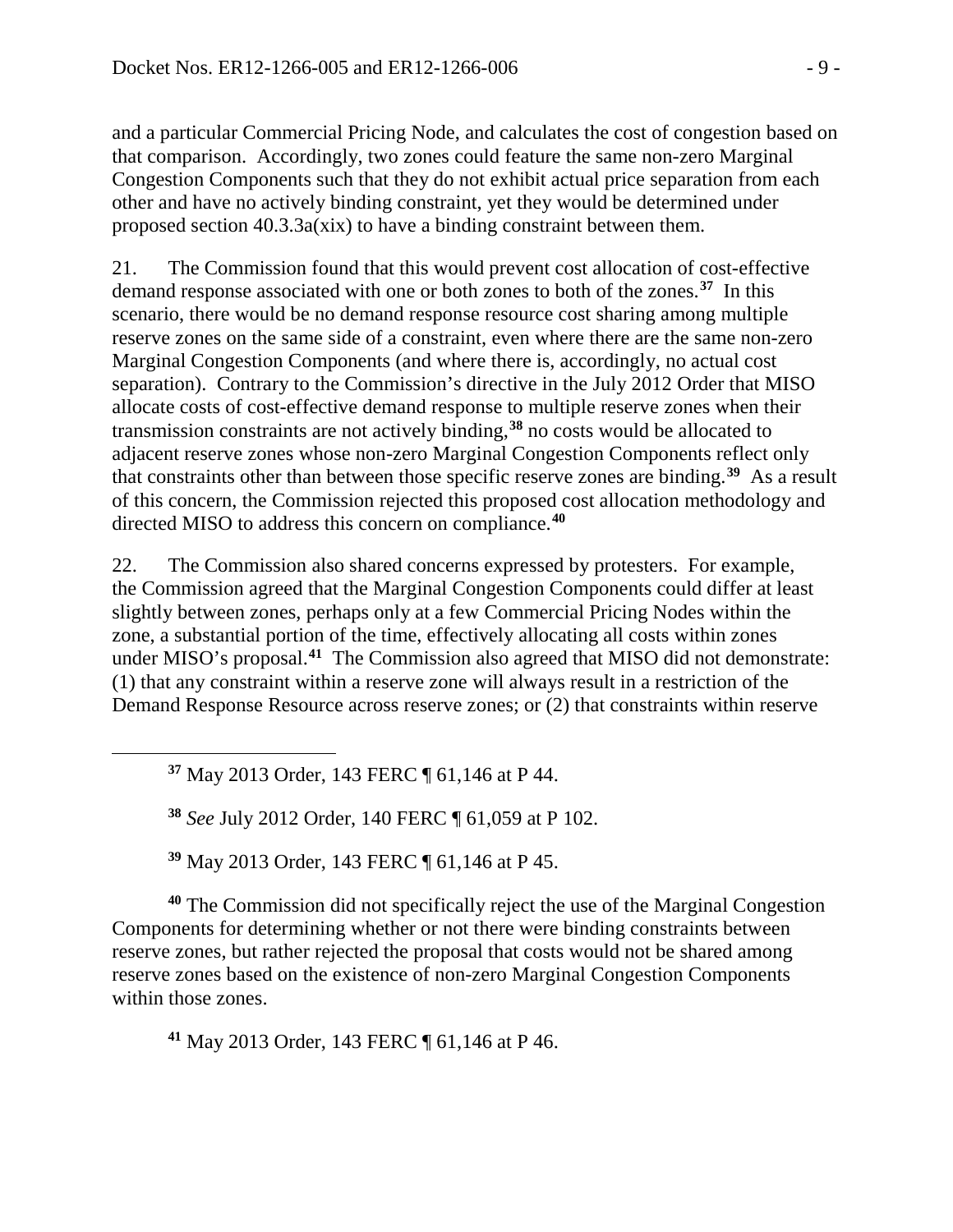zones optimally correspond to constraints between zones. If MISO still sought to use the Marginal Congestion Component to allocate demand response resource costs, the Commission directed MISO to address such concerns on compliance. **[42](#page-9-0)**

23. With respect to the Commission's directive**[43](#page-9-1)** requiring MISO to properly differentiate between costs that are calculated on a zonal basis versus a marketwide basis, the Commission found that MISO had not proposed any revisions to section 40.3.3.a(xvii) of the Tariff and directed MISO to submit revisions to the Tariff to address the Commission's concerns.**[44](#page-9-2)**

#### **c. September 2013 Compliance Filing**

24. Regarding the Commission's directive requiring MISO to propose a new cost allocation methodology addressing the allocation of cost-effective demand response resource costs during hours when transmission constraints are not actively binding, MISO proposes such a methodology relying on the Hourly Ex Post Market Clearing Prices of Operating Reserve products. According to MISO, for any hour in which the transmission constraints associated with the reserve zone(s) in which the cost-effective demand response resource is located are not actively binding, it will recover the total demand response resource compensation from that reserve zone(s) as well as all other reserve zones that do not exhibit price separation. **[45](#page-9-3)** MISO states that there are no actively binding constraints associated with reserve zones "if the Hourly Ex Post MCP [Market Clearing Price] for any Operating Reserve product within the Reserve Zone(s) is less than or equal to the minimum of the Hourly Ex Post MCPs across all Reserve Zones, for any Operating Reserve product."**[46](#page-9-4)**

**<sup>42</sup>** *Id.* P 47.

<span id="page-9-0"></span> $\overline{a}$ 

<span id="page-9-2"></span><span id="page-9-1"></span>**<sup>43</sup>** The Commission found that MISO had complied with its second, third, and fourth directives from the July 2012 Order. *Id.* PP 50-52.

**<sup>44</sup>** *Id.* PP 35, 53.

**<sup>45</sup>** MISO, FERC Electric Tariff, § 40.3.3.a(xxii) (14.0.0).

<span id="page-9-4"></span><span id="page-9-3"></span>**<sup>46</sup>** *Id.* MISO further explains that "…in the clearing of Operating Reserves in the Real Time Energy & Operating Reserves Market, MISO will have to procure Operating Reserves in that Reserve Zone out of merit to meet the local requirement if the minimum Operating Reserve requirement in a Reserve Zone is a binding constraint in the MISO's unit dispatch system. As a result, price separation will occur in the Hourly Ex Post MCPs of Operating Reserves across Reserve Zones; the Reserve Zone with the binding

(continued...)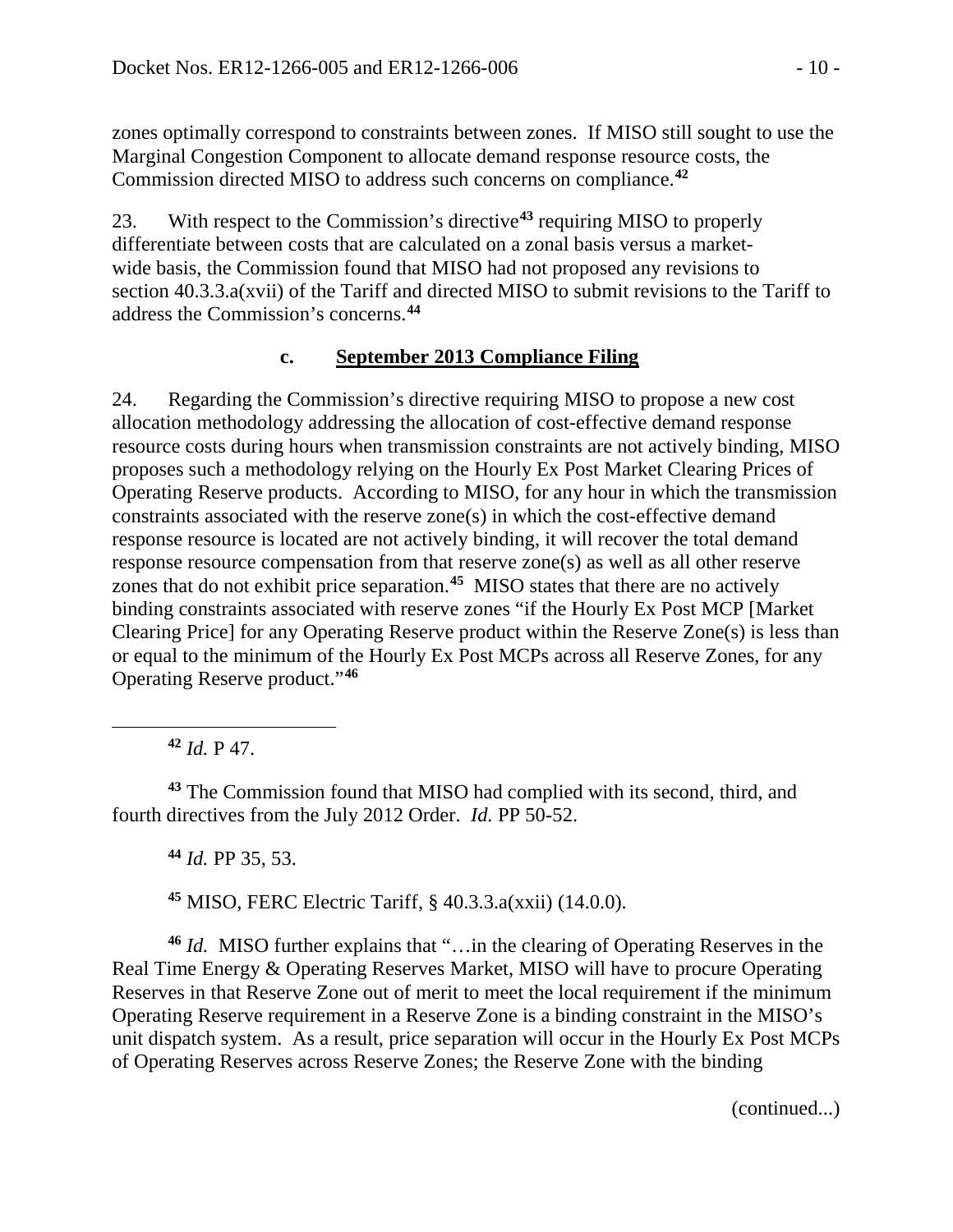25. For any hour in which the transmission constraints associated with the reserve zone(s) in which the cost-effective demand response resource is located are actively binding, MISO states that total demand response resource compensation would be allocated to the reserve zone(s) in which such demand response resource is located.**[47](#page-10-0)** Such compensation would be allocated *pro rata* based upon the demand response resource's Actual Energy Injections within each reserve zone if that resource is located in more than one reserve zone. Regardless of whether the transmission constraints are binding or not, MISO shall allocate costs to Market Participants *pro rata* in the appropriate reserve zones according to the amount of their Real-Time Energy Purchases in the reserve zone during that hour.**[48](#page-10-1)**

26. Regarding the Commission's directive**[49](#page-10-2)** requiring MISO to properly differentiate between costs that are allocated on a zonal basis as opposed to a market-wide basis, MISO states that its proposed Tariff revisions account for the situation where the amount of Actual Energy Injections exceeds the amount of Real-Time Energy Purchases in that reserve zone.**[50](#page-10-3)** Specifically, MISO explains that the amount of total demand response resource compensation recovered from Real-Time Energy Purchases would be limited to the proportion of the Real-Time Energy Purchases in relation to the amount of Actual Energy Injections. **[51](#page-10-4)** Finally, MISO explains that any demand response resource

 $\overline{a}$ minimum Operating Reserve requirement will have higher Hourly Ex Post MCPs. The absence of higher Hourly Ex Post MCPs in the Reserve Zone where a DRR is deployed is evidence that transmission constraints are not binding, and the costs of the deployed DRR will be allocated across all Reserve Zones to Market Participants making Real-Time Energy Purchases" (footnote omitted). September 2013 Compliance Filing, Transmittal Letter at 4.

**<sup>47</sup>** MISO, FERC Electric Tariff, § 40.3.3.a(xxii) (14.0.0).

**<sup>48</sup>** *Id*.

<span id="page-10-2"></span><span id="page-10-1"></span><span id="page-10-0"></span>**<sup>49</sup>** The Commission found that MISO had complied with its second, third, and fourth directives from the July 2012 Order. May 2013 Order, 143 FERC ¶ 61,146 at PP 50-52.

**<sup>50</sup>** September 2013 Compliance Filing, Transmittal Letter at 5.

<span id="page-10-4"></span><span id="page-10-3"></span>**<sup>51</sup>** MISO states that "…the amount of total DRR compensation allocated to Real-Time Energy Purchases will be equal to the product of the (i) total DRR compensation in the Reserve Zone(s) and (ii) the quotient of (a) Real-Time Energy Purchases for all Reserve Zone(s) included in the cost allocation of DRR compensation and (b) DRR

(continued...)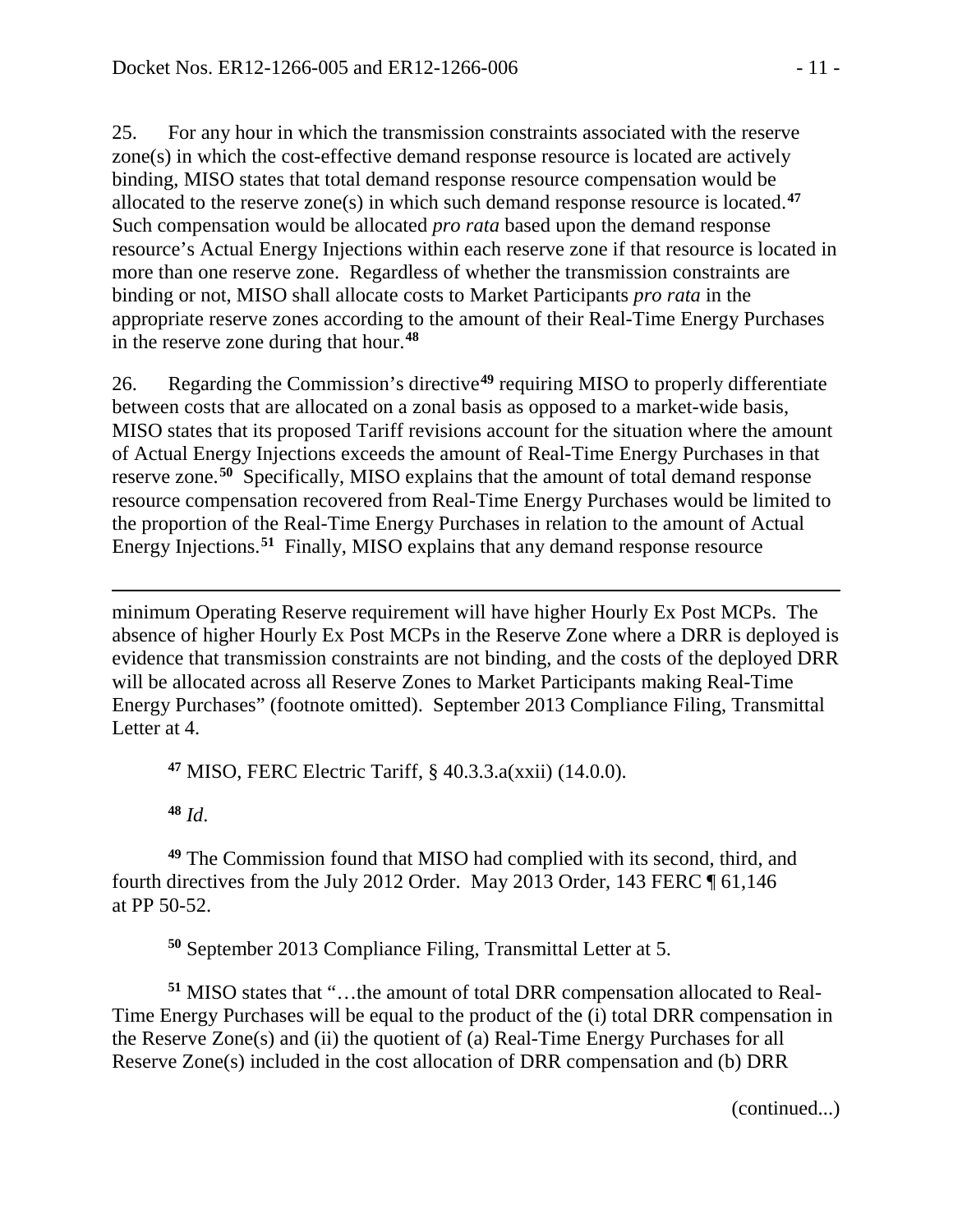compensation not recovered from Real-Time Energy Purchases will be allocated to Market Participants *pro rata* based upon market-wide load ratio share.**[52](#page-11-0)**

27. Because MISO has proposed a new methodology that does not include the use of the Marginal Congestion Component, MISO states that it was therefore not required to address the concerns identified in the May 2013 Order regarding the use of the Marginal Congestion Component and constraints across and within reserve zones. **[53](#page-11-1)**

# **d. Comments**

28. Regarding MISO's compliance with the Commission's directive to develop a new cost allocation methodology, Midwest TDUs state that MISO's proposed cost allocation methodology "is impossible to understand" because the description is contradictory.**[54](#page-11-2)** For example, Midwest TDUs assert that in the first paragraph, MISO states the costs will be allocated "to 'the Reserve Zone(s) where the DRR which reduces demand during such Hour is located and any other Reserve Zone(s) that also benefit from the reduction in demand;'" in the second paragraph, MISO states that costs will be recovered "from all Reserve Zone(s) that do not have price separation;" and in the third paragraph, MISO states the costs will be allocated "to 'the Reserve Zone(s) in which the DRR is located along with all other Reserve Zone(s).'"**[55](#page-11-3)**

29. Midwest TDUs also state that this proposed cost allocation methodology was only presented to stakeholders at the Demand Response Working Group on October 2, 2013, after it had been submitted to the Commission, and this presentation raised enough questions that it was decided that further discussion was warranted at the next meeting.**[56](#page-11-4)** Midwest TDUs request that the Commission reject this proposal and order MISO to

 $\overline{a}$ Actual Energy Injections for all Reserve Zone(s) included in the cost allocation of DRR compensation." MISO, FERC Electric Tariff, § 40.3.3.a(xxii) (14.0.0); September 2013 Compliance Filing, Transmittal Letter at 5.

**<sup>52</sup>** *Id.*; September 2013 Compliance Filing, Transmittal Letter at 5.

<span id="page-11-3"></span><span id="page-11-2"></span><span id="page-11-1"></span><span id="page-11-0"></span>**<sup>53</sup>** September 2013 Compliance Filing, Transmittal Letter at 4. *See* May 2013 Order, 143 FERC ¶ 61,146 at P 47.

**<sup>54</sup>** Midwest TDUs Protest at 2-3.

**<sup>55</sup>** *Id.* at 3.

<span id="page-11-4"></span>**<sup>56</sup>** *Id.* at 3-4.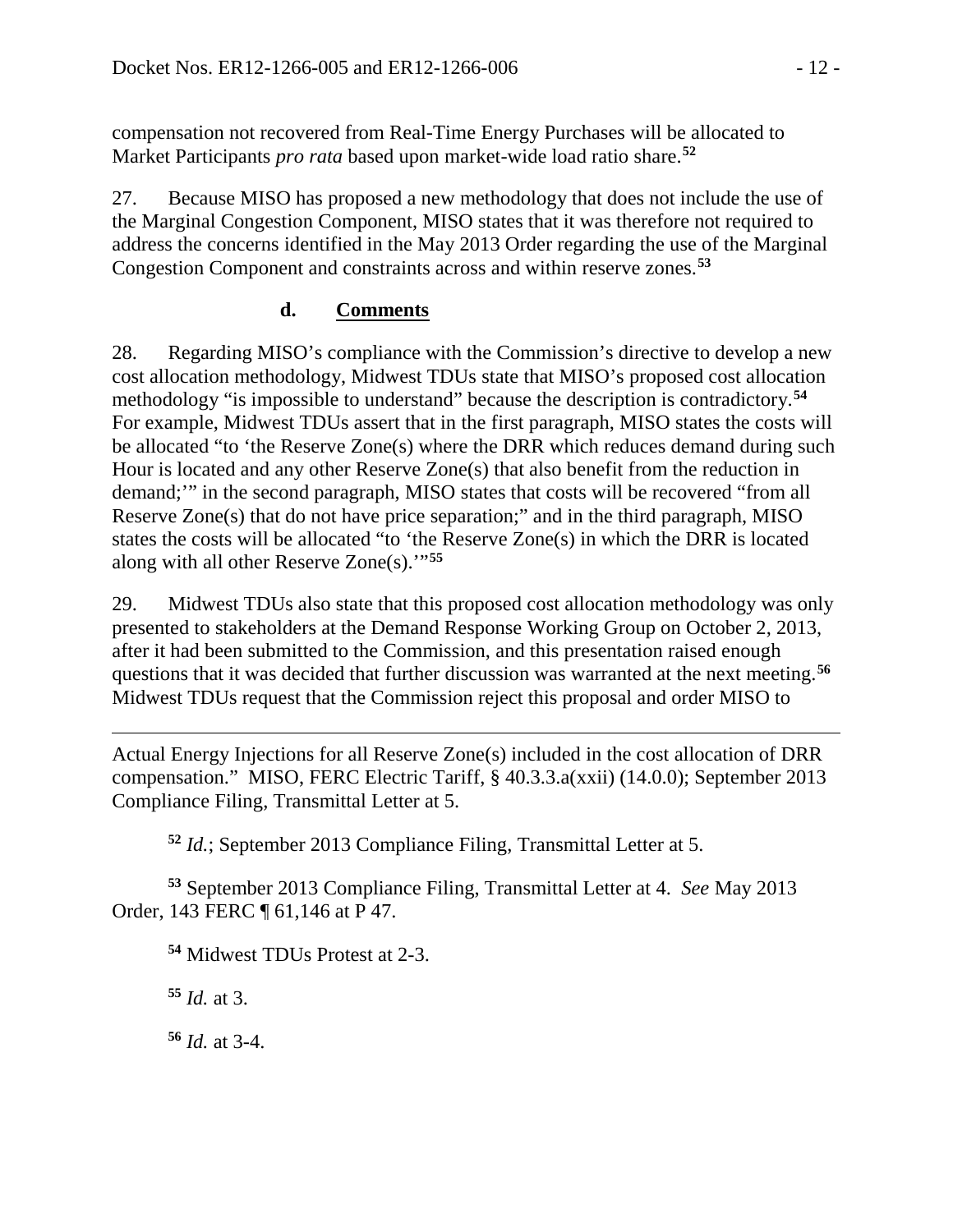develop a new cost allocation methodology and to use the stakeholder process to ensure that there is proper feedback and sufficient understanding of the proposal.**[57](#page-12-0)**

#### **e. Answer**

30. In its answer, MISO asserts that, contrary to Midwest TDUs' arguments, section 40.3.3.a(xxii) does not describe the cost allocation methodology in a contradictory manner.**[58](#page-12-1)** According to MISO, the first paragraph of its proposed cost allocation methodology does not discuss cost allocation when constraints are not actively binding, but rather provides a high level overview of the applicability of the Tariff provisions, the assignment of costs based upon reductions in demand, and a definition of "DRR compensation."**[59](#page-12-2)** According to MISO, only the second and third paragraphs of its proposed cost allocation methodology discuss allocation when constraints are not actively binding. For example, MISO states that the second paragraph explicitly responds to the Commission's directives, using the same terminology from paragraph 31 of the May 2013 Order, **[60](#page-12-3)** and the third paragraph reaffirms the beginning of the second paragraph and also states the resulting cost allocation when constraints are not actively binding.**[61](#page-12-4)** MISO also states, however, that the phrase "that do not have price separation" found at the end of the first sentence of the second paragraph may have been misleading to Midwest TDUs and may be deleted; according to MISO, the concept of price separation is already discussed in the second paragraph, and the phrase was included to be consistent with paragraph 31 of the May 2013 Order.**[62](#page-12-5)**

31. Regarding stakeholder involvement, MISO asserts that stakeholders were involved in the development of the cost allocation methodology proposed in the August 2012 Compliance Filing that was subsequently rejected.**[63](#page-12-6)** MISO states that the extension

 *Id.* at 4. MISO Answer at 5. **<sup>59</sup>** *Id*. *Id.* at 5-6. *Id.* at 6. **<sup>62</sup>** *Id.*

<span id="page-12-3"></span><span id="page-12-2"></span><span id="page-12-1"></span><span id="page-12-0"></span> $\overline{a}$ 

<span id="page-12-6"></span><span id="page-12-5"></span><span id="page-12-4"></span>**<sup>63</sup>** *Id.* (citing May 2013 Order, 143 FERC ¶ 61,146 at P 45).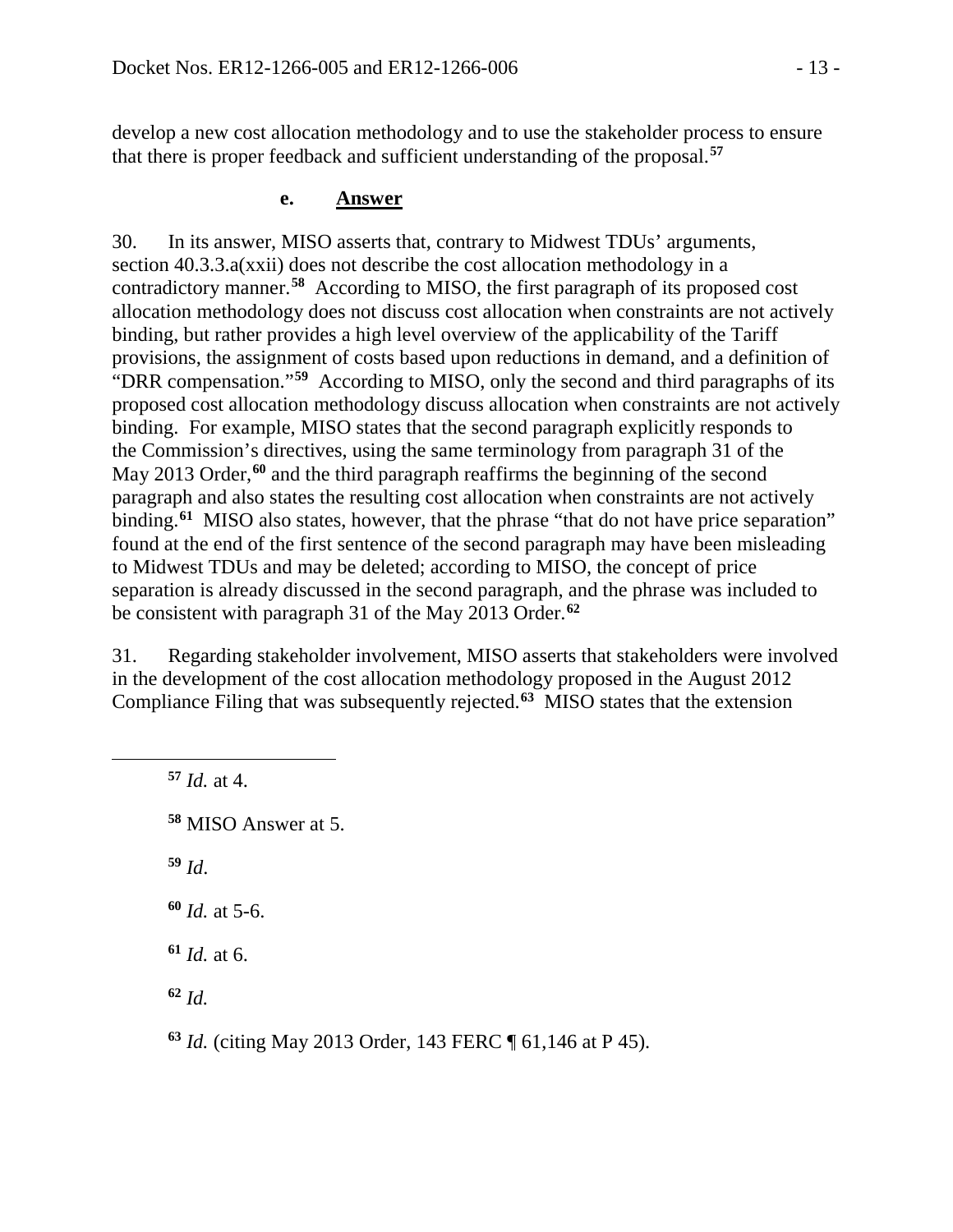granted by the Commission**[64](#page-13-0)** allowed MISO to present a new cost allocation methodology to the Demand Response Working Group on September 4, 2013. **[65](#page-13-1)** MISO maintains that it did not receive guidance on this matter from that meeting or from three prior meetings, and when it solicited written comments it did not receive any regarding those issues raised by Midwest TDUs.**[66](#page-13-2)** MISO states that it developed a "geographic cost assignment method" which is the cost allocation methodology proposed in the September 2013 Compliance Filing, and it was this methodology that was presented to the Demand Response Working Group on October 2, 2013, as mentioned by the Midwest TDUs.**[67](#page-13-3)**

#### **f. Commission Determination**

32. With regard to the Commission's directive to propose a new cost allocation methodology addressing the allocation of cost-effective demand response resource costs during hours when transmission constraints are not actively binding, we accept MISO's proposed cost allocation methodology in section 40.3.3, subject to condition. If MISO proposes a revised methodology based on the methodology proposed in the September 2013 Compliance Filing, we direct MISO to propose this revised methodology and address the concerns discussed below in a further compliance filing due within 30 days of this order. If MISO chooses to propose an entirely new methodology, we direct MISO to propose this new methodology in a compliance filing due within 30 days of this order. Consistent with the May 2013 Order as discussed below,**[68](#page-13-4)** these Tariff revisions will be effective 120 days from the date of the future order accepting these revisions.

33. As discussed above, in Order No. 745, the Commission determined that it is just and reasonable to allocate the costs associated with demand response compensation proportionally to all entities that purchase from the relevant energy market in the area(s) where the demand response reduces the LMPs for energy at the time the demand

**<sup>66</sup>** *Id.* at 6-7.

<span id="page-13-3"></span>**<sup>67</sup>** *Id.* at 7.

 $\overline{a}$ 

<span id="page-13-4"></span>**<sup>68</sup>** *See infra* PP 75-76.

<span id="page-13-2"></span><span id="page-13-1"></span><span id="page-13-0"></span>**<sup>64</sup>** *See Notice of Extension of Time*, Docket Nos. ER12-1265-002, ER12-1265-003, ER09-1049-006, and ER12-1266-003 (June 20, 2013) (Notice of Extension of Time).

**<sup>65</sup>** MISO Answer at 6.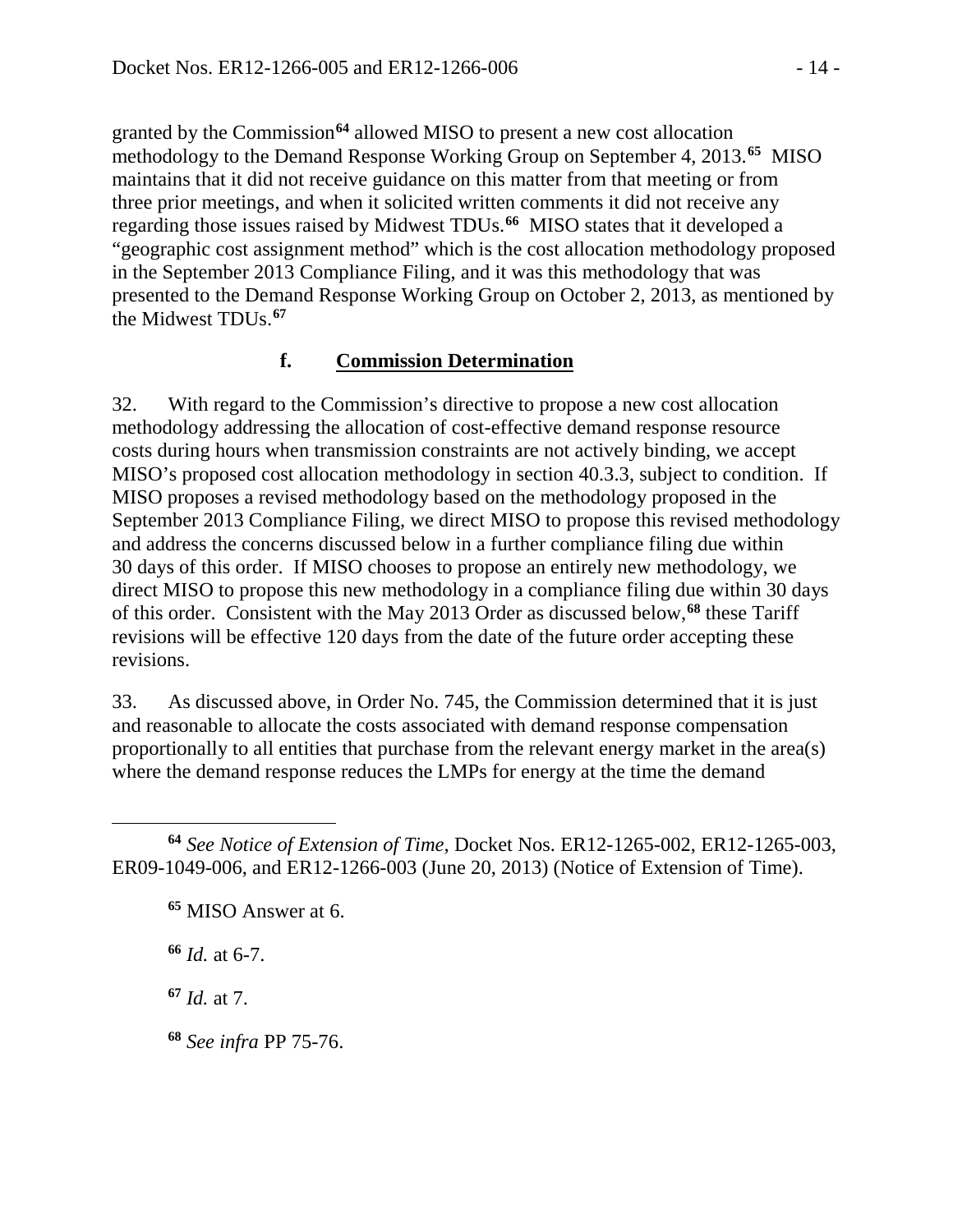response resource is committed or dispatched.**[69](#page-14-0)** In subsequent compliance orders, the Commission found that MISO failed to comply with this requirement in Order No. 745 because MISO's proposed cost allocation methodologies did not demonstrate that when transmission constraints are not actively binding, the benefits of the demand response do not extend beyond the boundaries of the reserve zone in which the demand response resource is located. **[70](#page-14-1)** Here, we find that MISO's September 2013 Compliance Filing also does not include such a showing and therefore we require MISO, as discussed below, to demonstrate that its cost allocation methodology meets the requirements of Order No. 745.

34. Initially, we note that the second sentence of the second paragraph of the proposed section 40.3.3.a(xxii) states, "The Reserve Zone(s) in which such [demand response resource] is located is considered to have no actively binding transmission constraints if the Hourly Ex Post [Market Clearing Prices] for any Operating Reserve product within the Reserve Zone(s) *is less than or equal to the minimum of the Hourly Ex Post [Market Clearing Prices] across all Reserve Zones*, for any Operating Reserve product."**[71](#page-14-2)** We interpret this sentence to mean that the reserve zone in which the demand response resource is located will only be considered to have an actively binding transmission constraint if it has Hourly Ex Post Market Clearing Prices for all Operating Reserve products that are greater than the minimum of the Hourly Ex Post Market Clearing Prices for any and all Operating Reserve products across all *other* reserve zones. This may be a just and reasonable method to determine the existence of a binding transmission constraint across zones for purposes of demand response resource cost allocation. However, MISO's proposal lacks any explanation of how LMPs will not be reduced in any other reserve zones under such a condition, such that they should not be allocated any of the costs associated with demand response compensation.

35. Additionally, we have the following concerns with MISO's proposed Tariff revisions. First, we note that the first sentence of the second paragraph and the third paragraph of the proposed section 40.3.3.a(xxii) provide contradictory descriptions of the conditions that allow costs to be allocated between zones when there is not a binding constraint. The first sentence of the second paragraph allocates costs to all zones that do not have price separation, while the third paragraph does not consider price

<span id="page-14-0"></span> $\overline{a}$ 

**<sup>71</sup>** MISO, FERC Electric Tariff, § 40.3.3.a(xxii) (14.0.0) (emphasis added).

**<sup>69</sup>** *See supra* P 11.

<span id="page-14-2"></span><span id="page-14-1"></span>**<sup>70</sup>** July 2012 Order, 140 FERC ¶ 61,059 at P 102; May 2013 Order, 143 FERC ¶ 61,146 at P 43.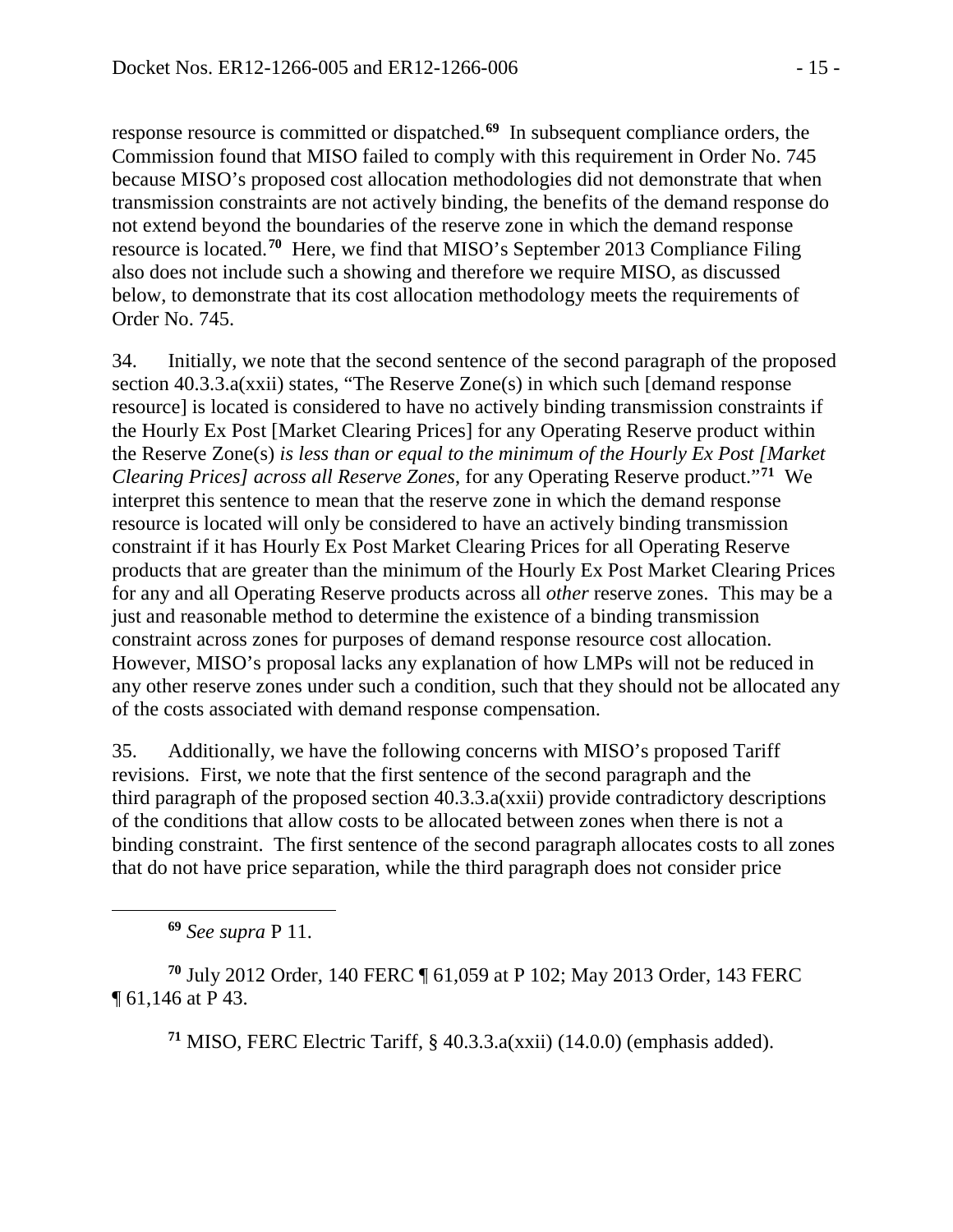separation, and instead allocates costs to the reserve zone in which the demand response resource is located and all other reserve zones. This discrepancy makes it unclear what circumstances must be present for cost allocation to occur between zones (such as whether all Hourly Ex Post Market Clearing Prices must be equal). Second, MISO's proposed Tariff revisions are unclear as to whether costs may be allocated across "lower-priced" reserve zones (i.e. those reserve zones that do not have Hourly Ex Post Market Clearing Prices above the "minimum level" described in the second sentence of the second paragraph of proposed section 40.3.3.a(xxii)) that have different prices. According to MISO's proposed Tariff revisions and the explanation in its transmittal letter, it appears that binding constraints only occur between a "higher" priced reserve zone and all reserve zones that do not have this "higher" price. These revisions do not explain, however, why the price differential between "higher-priced" reserve zones and reserve zones that do not have this "higher" price indicates the presence of actively binding transmission constraints such that costs cannot be allocated, but a price differential between two "lower-priced" reserve zones does not indicate the presence of actively binding transmission constraints.

36. Third, MISO's proposed Tariff revisions are unclear as to whether costs can be shared among "higher-priced" reserve zones that have the same Hourly Ex Post Market Clearing Price. If reserve zones have the same "higher-price," these reserve zones should be able to share costs among them as there is no price separation and therefore no actively binding transmission constraints between them.

37. Lastly, it is unclear from MISO's reasoning in its transmittal letter that constraints would not be binding from a lower priced reserve zone to the higher priced reserve zone as implied by MISO's statement that "the absence of higher Hourly Ex Post [Market Clearing Prices] in the Reserve Zone where a DRR is deployed is evidence that transmission constraints are not binding, and the costs of the deployed DRR will be allocated across *all* Reserve Zones to Market Participants making Real-Time Energy Purchases."**[72](#page-15-0)** This revision does not explain why higher priced reserve zones would receive benefits from a demand response resource in a lower priced reserve zone. In the compliance filing directed below, if MISO proposes to employ the methodology proposed in the September 2013 Compliance Filing, we therefore require MISO to either (1) explain how its currently proposed Tariff revisions address these issues; or (2) file revised Tariff language addressing these issues.

<span id="page-15-0"></span>38. In addition, if MISO proposes to employ the methodology proposed in the September 2013 Compliance Filing, we also direct MISO to provide Tariff language in

**<sup>72</sup>** September 2013 Compliance Filing, Transmittal Letter at 4 (emphasis added).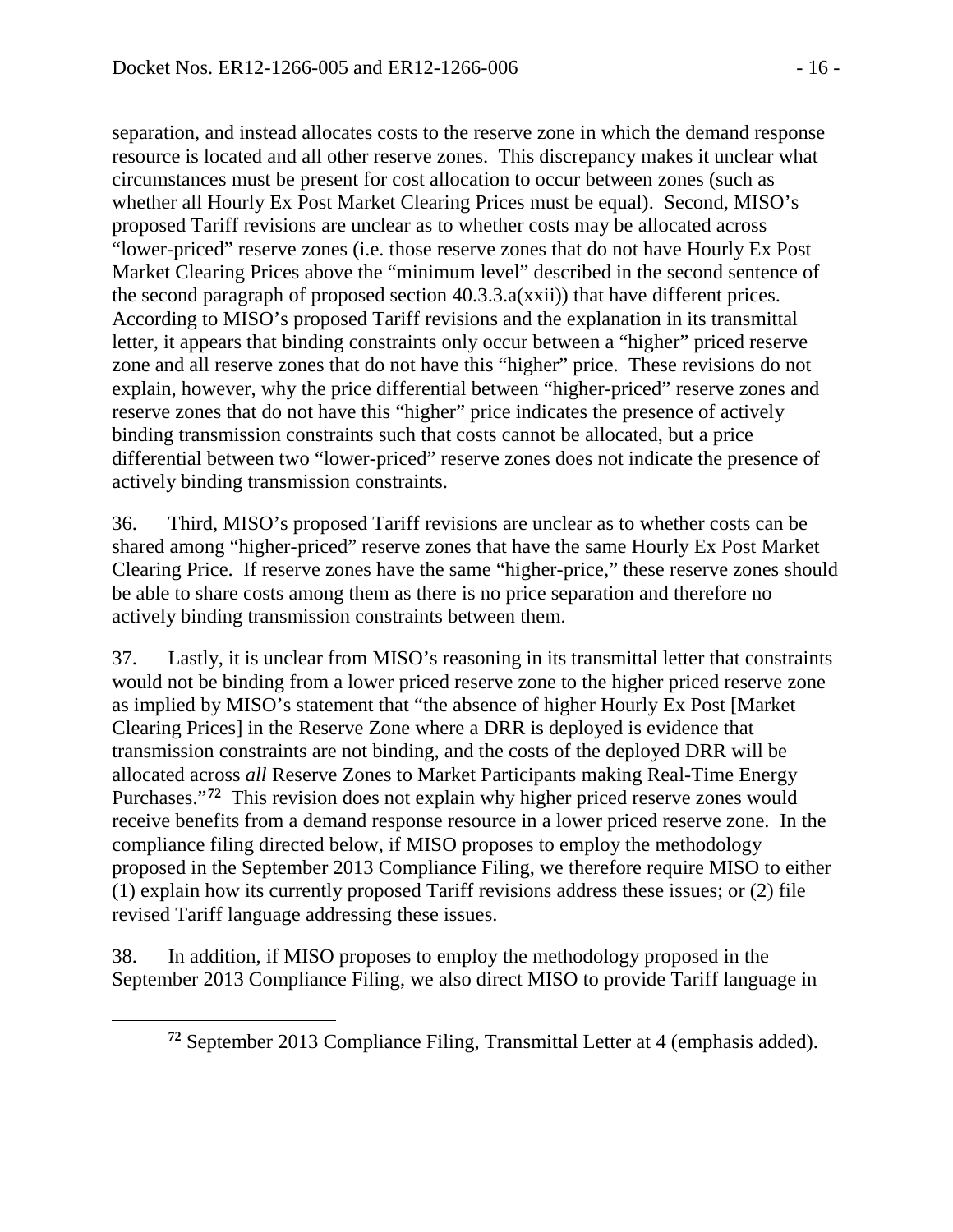the second paragraph of section 40.3.3.a(xxii) that indicates that the binding transmission constraints are only between the reserve zone in which the demand response resource is located and adjacent or contiguous reserve zones or explain why making this differentiation should not be required. We further require MISO to explain why the comparison between the prices of Operating Reserve products in the reserve zone in which the demand response resource is located and all other reserve zones should not be based on the prices of the same Operating Reserve product and how doing so (as opposed to comparing the prices of any Operating Reserve products) is compliant with Order No. 745.

39. With respect to Midwest TDUs' assertion concerning the stakeholder process, we find that MISO appropriately engaged stakeholders to the extent possible and provided sufficient opportunity for comment. Interested parties also had the opportunity to comment on the methodology through this proceeding, and, as MISO states, the only party to do so was Midwest TDUs.

40. Finally, we will accept MISO's proposed Tariff revisions that differentiate between costs that are allocated on a zonal basis as opposed to a market-wide basis as compliant with the Commission's directive in the May 2013 Order.

### **2. Cost Allocation Between Day Ahead and Real-Time Market Participants**

## **a. Background**

41. In its March 2012 Compliance Filing, MISO proposed a cost allocation under which it would allocate the cost of compensating cost-effective demand response resources in a given hour to the "Real-Time Energy buyers" based on their "Real-Time Energy purchases" in the reserve zone(s) where the demand response resources that reduce demand are located.**[73](#page-16-0)**

42. The Commission in the July 2012 Order stated that it shared protesters' concerns regarding MISO's earlier proposal to allocate the costs of compensating cost-effective demand response to "Real-Time Energy buyers" based on their "Real-Time Energy purchases." The Commission found that MISO had neither defined these terms nor justified limiting its proposed cost allocation to only market participants who purchase energy in the real-time market. It required MISO to submit, among other things, definitions of the terms "Real-Time Energy buyers" and "Real-Time Energy purchases"

<span id="page-16-0"></span> $\overline{a}$ **<sup>73</sup>** March 2012 Compliance Filing, Transmittal Letter at 10; MISO, FERC Electric Tariff, § 40.3.3.a(xvii) (2.5.0).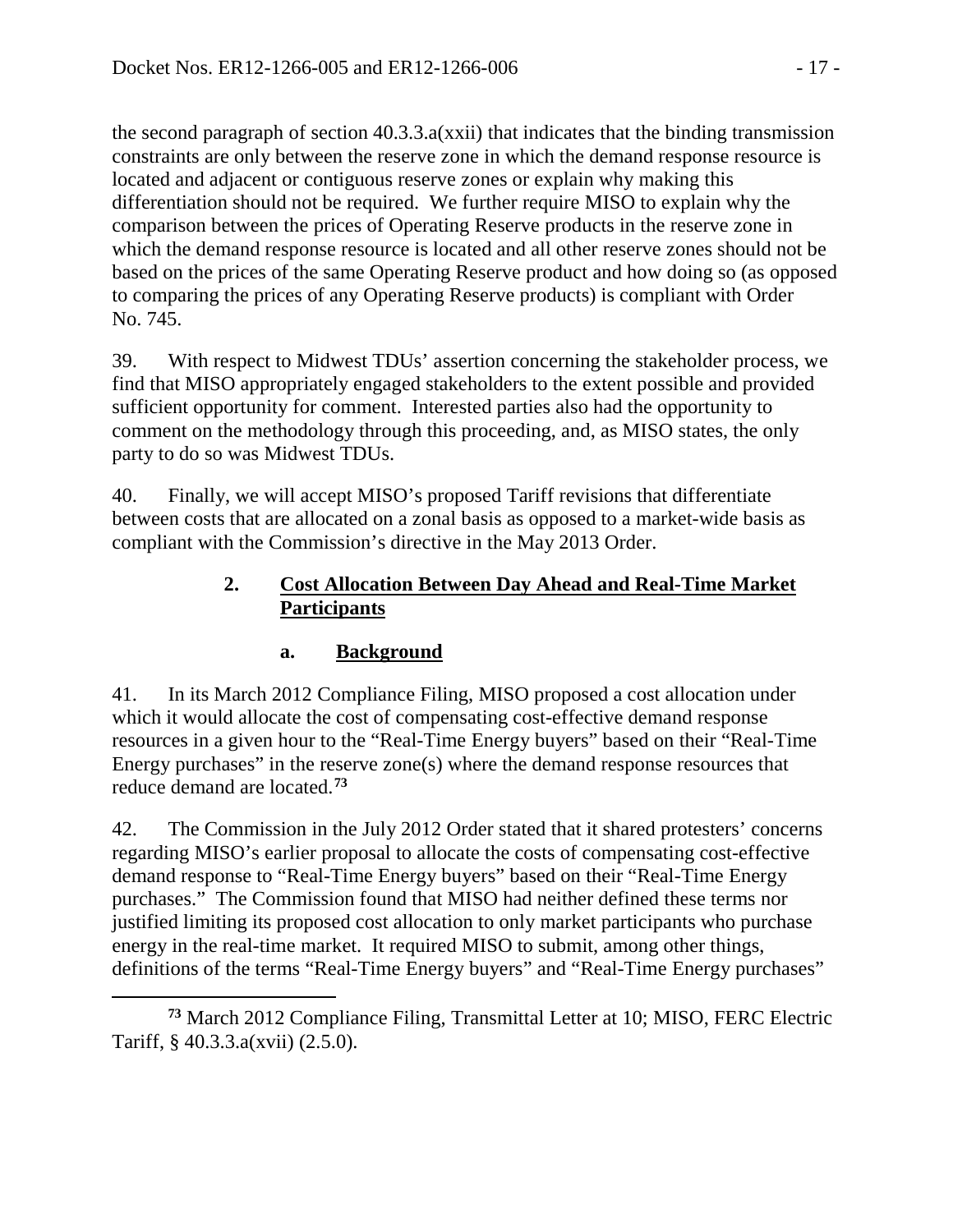or, instead, proposed revisions to the specification of cost allocation in the proposed zonal method, in order to refer to one or more terms that are defined in the Tariff. **[74](#page-17-0)**

43. In order to comply with this directive, in its August 2012 Compliance Filing MISO proposed to remove the phrase "Real-Time Energy Buyers" in section 40.3.3.a(xix) and to replace this phrase with the defined Term "Market Participants" to clarify that the allocation of the costs of compensating cost-effective demand response applies to all market participants with real-time energy purchases. MISO also proposed to modify section 40.3.3.a(xix) to delete its reference to "Real-Time Energy purchases."

## **b. May 2013 Order**

44. The Commission accepted MISO's proposed Tariff revisions with respect to "Real-Time Energy buyers," including elimination of this term from section 40.3.3.a(xix) the Tariff. The Commission also found, however, that the undefined term "Real-Time Energy purchases" remained in numerous locations within section  $40.3.3.a(xix)$  and thus directed MISO to either define this term or replace it with terms defined in the Tariff.**[75](#page-17-1)**

### **c. September 2013 Compliance Filing**

45. In its September Compliance Filing, MISO proposes a definition of "Real-Time Energy Purchases" in Module A of the Tariff. This term is defined as follows:

> For a Market Participant, a value in MWh equal to the sum of the following, as applicable:

- (i) For Load Zones, the maximum of (a) the difference between (1) Actual Energy Withdrawals (net of Real-Time Financial Schedules) and (2) Day-Ahead Schedules for Energy or (b) zero  $(0)$ ;
- (ii) for Resources, the maximum of (a) the difference between (1) Day-Ahead Schedules for Energy or (2) Actual Energy Injections (net of Real-Time Financial Schedules) or (b) zero  $(0);$

<span id="page-17-0"></span>**<sup>74</sup>** July 2012 Order, 140 FERC ¶ 61,059 at P 104.

<span id="page-17-1"></span>**<sup>75</sup>** May 2013 Order, 143 FERC ¶ 61,146 at P 61.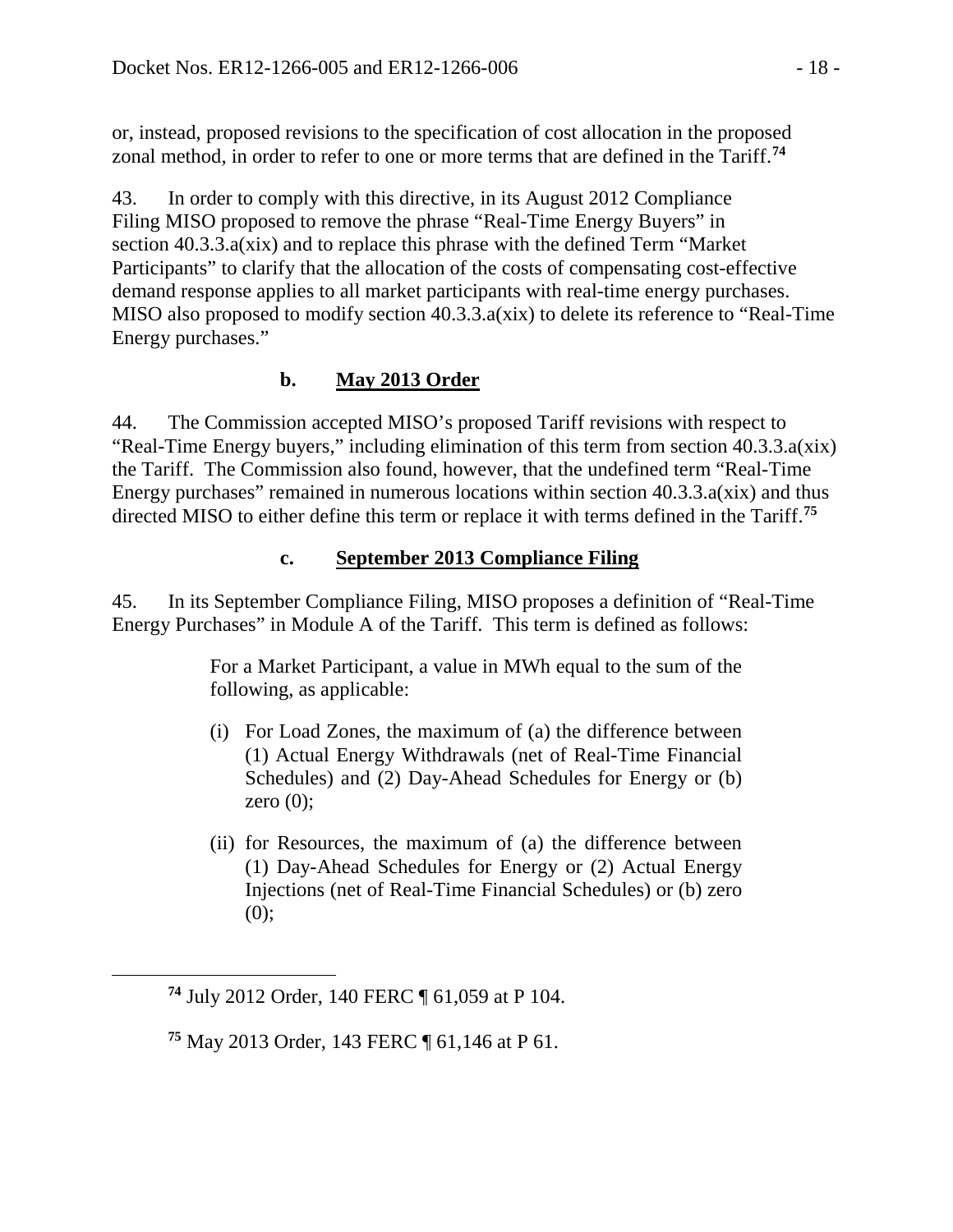- (iii) for Virtual Transactions, the Day-Ahead Schedule resulting from a cleared Virtual Supply Offer;
- (iv) for Import Schedules, the maximum of (a) the difference between (1) the Day-Ahead Import Schedule and (2) the Real-Time Import Schedule and (b) zero (0);
- (v) for Export Schedules, the maximum of (a) the difference between (1) the Real-Time Export Schedule and (2) the Day-Ahead Export Schedule and (b) zero (0); and
- (vi) for Real-Time Financial Schedules without any associated Actual Energy Injections or Actual Energy Withdrawals pursuant to Section 40.3.3.a.xvii(i) and 40.3.3.a.xvii(ii), the volume associated with the seller side of the Real-Time Financial Schedule.**[76](#page-18-0)**

# **d. Commission Determination**

46. We accept MISO's proposed definition of "Real-Time Energy Purchases," subject to condition. We find that MISO has, in general, complied with the Commission's directive to define this term because this definition provides sufficient detail in terms of identifying the components of Real-Time Energy Purchases and explaining the manners in which they will be calculated, where appropriate. We find, however, that section 1.532a(vi) (now section 1.R, Real-Time Energy Purchases) identifies sections  $40.3.3.a(xvii)(i)$  and  $40.3.3.a(xvii)(ii)$ , but subsections (i) and (ii) do not appear in section 40.3.3.a(xvii). Therefore, we require MISO to correct these references.

## **C. Miscellaneous Issues**

<span id="page-18-0"></span> $\overline{a}$ 

# **1. Background**

47. In the July 2012 Order, the Commission, among other directives, required MISO to submit in the August 2012 Compliance Filing additional Tariff revisions to define various undefined acronyms, including "LBA."**[77](#page-18-1)** The Commission required MISO to make Tariff revisions to section 38.7.1 of the Tariff, which refers to "net-benefits

<span id="page-18-1"></span>**<sup>77</sup>** July 2012 Order, 140 FERC ¶ 61,059 at P 138 & n.269 (citing MISO, FERC Electric Tariff, § 38.7.2 (1.0.0)).

**<sup>76</sup>** MISO, FERC Electric Tariff, § 1.532a (0.0.0).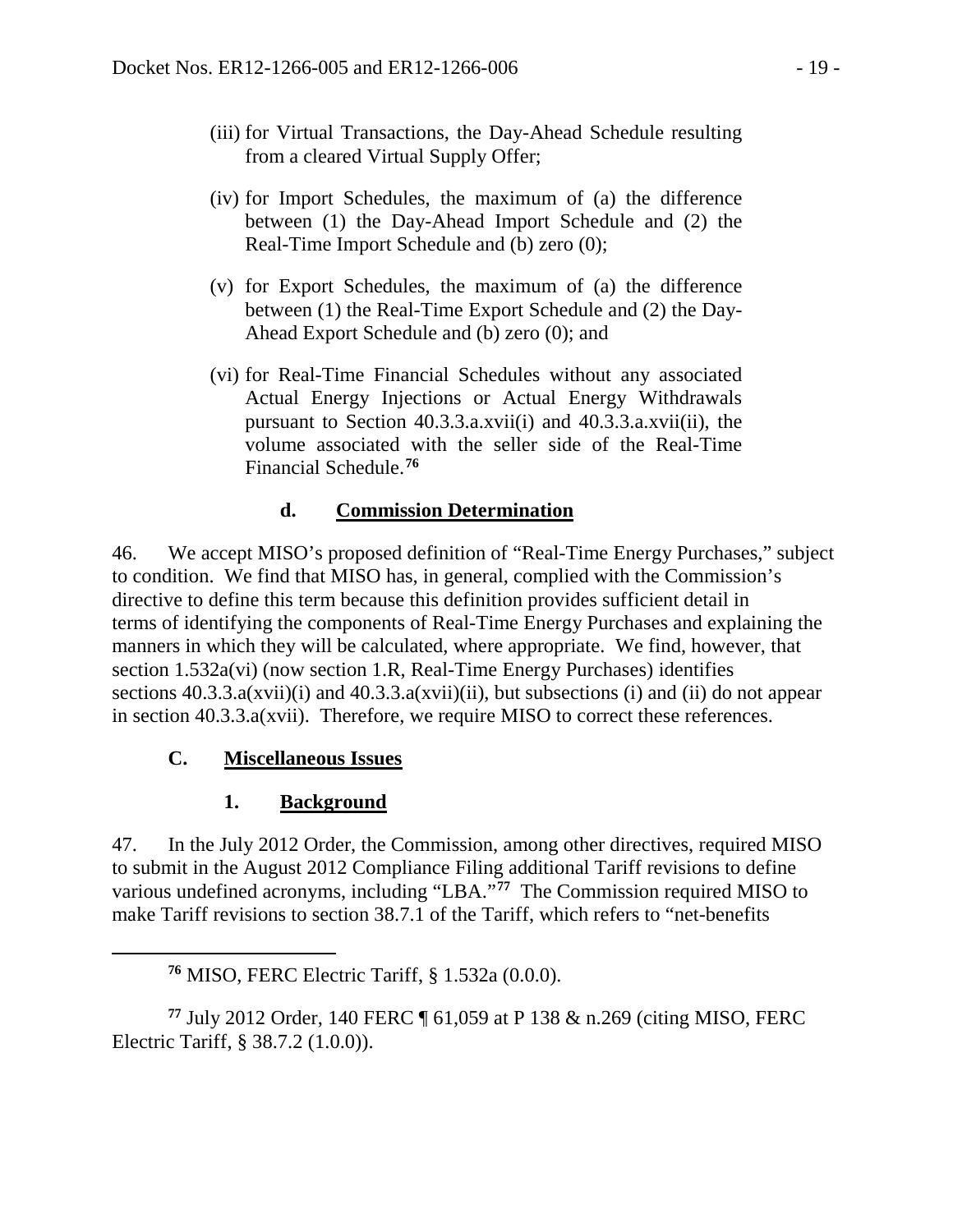methodology," which is not defined in the Tariff.**[78](#page-19-0)** It also required MISO to make revisions to section 40.3.3.a(xvii) of the Tariff to refer to "Net Benefits Price Threshold" rather than simply "Net Benefits Threshold."**[79](#page-19-1)** The Commission also directed that section 39.3.2C should state, in part, that "Demand Response Resources shall be credited each Hour at the Day-Ahead LMP" and refer to the "Day-Ahead LMP for Day-Ahead Financial Schedules."**[80](#page-19-2)**

48. On compliance, MISO stated that it is not correcting the use of "net-benefits methodology" because this was not a defined term in the Tariff.**[81](#page-19-3)** MISO proposed to amend Section 40.3.3.a(xix) of the Tariff to add "Price" between "Net Benefits" and "Threshold."**[82](#page-19-4)**

# **2. May 2013 Order**

49. The Commission conditionally accepted MISO's proposed Tariff revisions described above as consistent with the directives in the July 2012 Order. However, the Commission also required several additional modifications and clarifications. First, with respect to the net benefits methodology, the Commission found that MISO had misconstrued and therefore not complied with the directive to define precisely what the term "net-benefits methodology" means. If MISO intended to use the term "net-benefits methodology" in the Tariff, the Commission required MISO to define the term.**[83](#page-19-5)**

50. Additionally, the Commission found that MISO did not comply with the directive to revise section 39.3.2C to read in part "Demand Response Resources shall be credited each Hour at the Day-Ahead LMP" and refer to the "Day-Ahead LMP for Day-Ahead Financial Schedules." The Commission also required MISO to submit in its compliance filing Tariff revisions to address eleven specific typographical and editorial concerns. **[84](#page-19-6)**

**<sup>78</sup>** *Id.* P 138 & n.271.

- **<sup>80</sup>** *Id.* P 138 & n.274.
- <span id="page-19-3"></span>**<sup>81</sup>** August 2012 Compliance Filing, Transmittal Letter at 15.

<span id="page-19-4"></span>**<sup>82</sup>** *Id.*

<span id="page-19-2"></span><span id="page-19-1"></span><span id="page-19-0"></span> $\overline{a}$ 

<span id="page-19-5"></span>**<sup>83</sup>** May 2013 Order, 143 FERC ¶ 61,146 at P 96.

<span id="page-19-6"></span>**<sup>84</sup>** *Id.* P 97.

**<sup>79</sup>** *Id.* P 138 & n.275.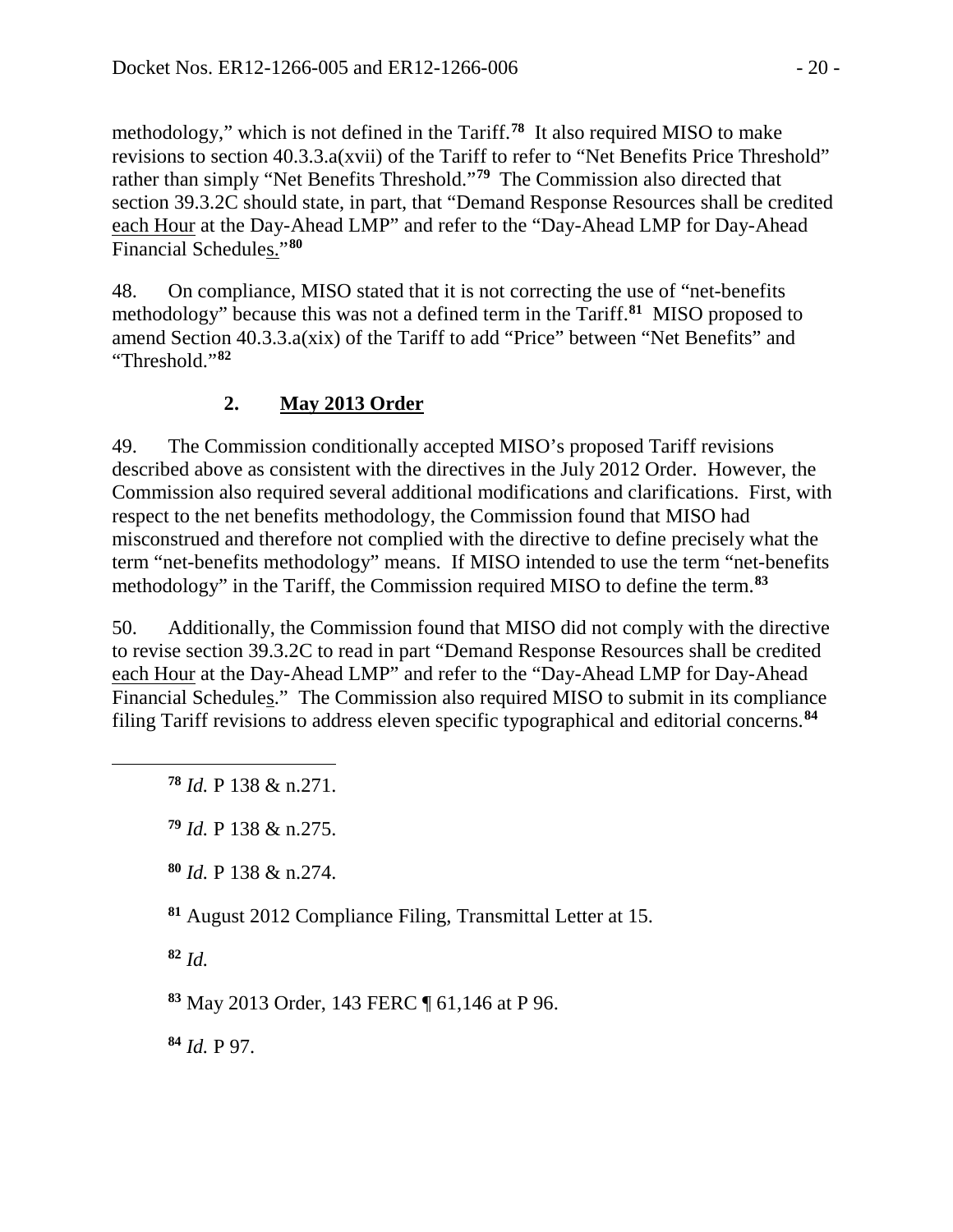## **3. September 2013 Compliance Filing**

51. Regarding the directive to define the term "net-benefits methodology," MISO states that, in its September 2013 Order No. 719 Compliance Filing, it revises section 38.7.1 to remove the usage of this term. MISO states that in the September 2013 Order No. 719 Compliance Filing, it also complies with the enumerated directives listed in paragraph 97 of the May 2013 Order. **[85](#page-20-0)**

## **4. Commission Determination**

52. Regarding MISO's compliance with the directive to define the term "net-benefits methodology" and with the enumerated directives listed in paragraph 97 of the May 2013 Order, the Commission addresses those in the concurrently issued order regarding compliance with the Order No. 719 Order on Compliance Filing.**[86](#page-20-1)**

53. With respect to MISO's proposed revisions to section 39.3.2C, we find that further compliance is required. MISO, without explanation, has reinserted and removed language in section 39.3.2C. In MISO's August 2011 Compliance Filing in Docket No. ER11-4337, MISO inserted language providing that MISO would not compensate demand response resources when the applicable hourly LMP is below the Net Benefits Price Threshold.**[87](#page-20-2)** In addition, the August 2011 Compliance Filing included language differentiating between the treatment of demand response that is facilitated by behindthe-meter generation and other types of demand response resources – MISO proposed to compensate the latter but not the former. **[88](#page-20-3)**

<span id="page-20-0"></span> $\overline{a}$ **<sup>85</sup>** MISO notes that it supplemented its September 2013 Compliance Filing submitted in Docket No. ER12-1265-005 to include the definition of "Aggregate Power Supply Curve," and the enumerated directive requiring the capitalization of the "c" in "capacity" was addressed by the Commission when it granted rehearing on this issue in *Midwest Indep. Transmission Sys. Operator, Inc.*, 144 FERC ¶ 61,012 (2013). September 2013 Compliance Filing, Transmittal Letter at 9 (citing September 2013 Order No. 719 Compliance Filing, Transmittal Letter at 9-11).

<span id="page-20-1"></span>**<sup>86</sup>** 2016 Order No. 719 Compliance Order, 156 FERC ¶ 61,194 at PP 8, 29-30.

<span id="page-20-2"></span>**<sup>87</sup>** August 2011 Compliance Filing, section 39.3.2C.

<span id="page-20-3"></span>**<sup>88</sup>** *Id.*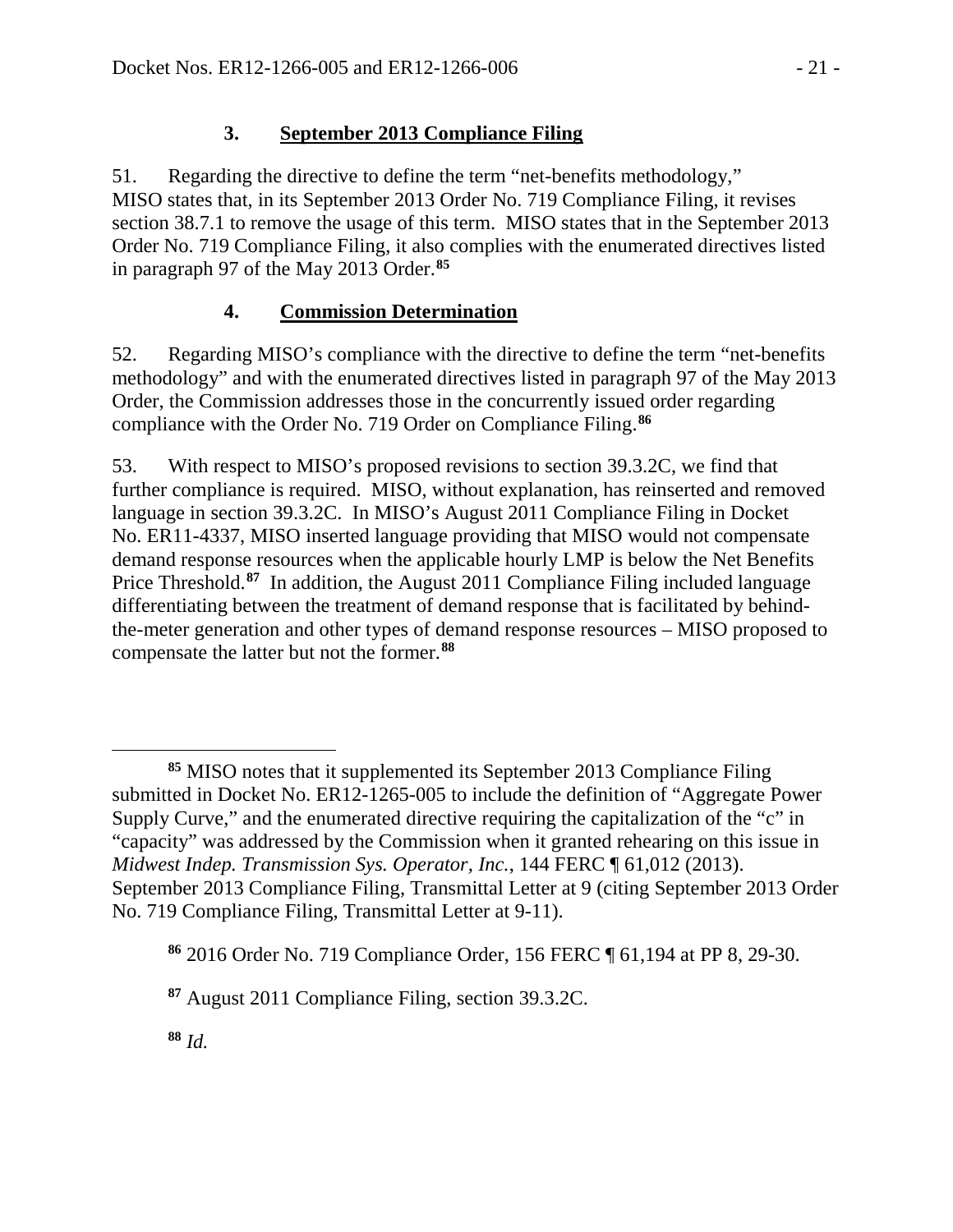54. In the December 2011 Order on Compliance, the Commission ordered MISO to remove language that MISO had proposed such that there would be no compensation for demand response resources when the applicable hourly LMP is below the Net Benefits Price Threshold.<sup>[89](#page-21-0)</sup> The Commission found that the revisions were beyond the scope of the proceeding because the "Commission's section 206 action [in Order No. 745] did not extend to situations where the LMP is not greater than or equal to the threshold price, and as a result, compensation of demand response resources in those situations is beyond the scope of this compliance proceeding."**[90](#page-21-1)** The Commission also ordered MISO to remove language differentiating between the compensation for demand response that is facilitated by behind-the-meter generation and other types of demand response resources because the definitions of Demand Response Resource – Type I and Demand Response Resource – Type II both allow for behind-the-meter generation.**[91](#page-21-2)** Finally, the Commission required MISO to address the terms Financial Schedule "sales" and "purchases," which were not defined in the Tariff.**[92](#page-21-3)**

55. In MISO's March 2012 Compliance Filing, MISO made the required revisions to section 39.3.2C. In the July 2012 Order, the Commission accepted MISO's proposed Tariff revisions regarding demand response compensation and behind-the-meter generation**[93](#page-21-4)** as well as the use of the terms Financial Schedule "sales" and "purchases."**[94](#page-21-5)** The version of section 39.3.2C contained in the August 2012 Compliance Filing reflected this Commission-accepted language.

56. In its September 2013 Compliance Filing, however, MISO reinserted or removed language in section 39.3.2C, thereby substantively modifying language that had just been accepted in the July 2012 Order. In order to correct these errors, we direct MISO to insert in section 39.3.2C the following language which properly reflects the language that has been approved by the Commission in the December 2011 and July 2012 Orders:

**<sup>90</sup>** *Id.*

<span id="page-21-2"></span><span id="page-21-1"></span><span id="page-21-0"></span> $\overline{a}$ 

**<sup>91</sup>** *Id.* P 72.

<span id="page-21-3"></span>**<sup>92</sup>** *Id*. P 131.

<span id="page-21-4"></span>**<sup>93</sup>** July 2012 Order, 140 FERC ¶ 61,059 at P 74.

<span id="page-21-5"></span>**<sup>94</sup>** *Id.* P 135.

**<sup>89</sup>** December 2011 Order on Compliance, 137 FERC ¶ 61,212 at P 37.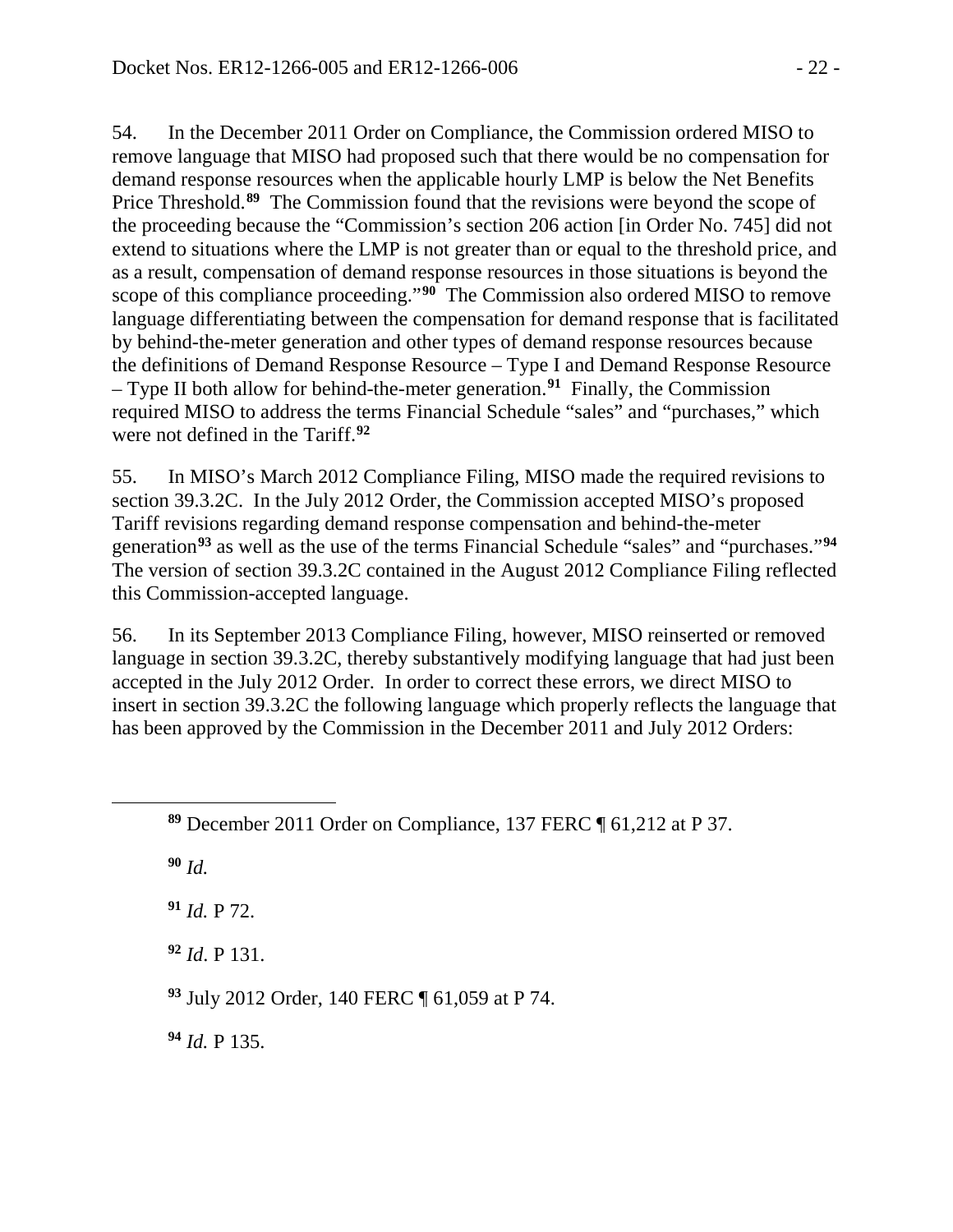When the Day-Ahead LMP is greater than or equal to the Net Benefit Price Threshold, Market Participants that sell Energy in the Day-Ahead Energy and Operating Reserve Market from Demand Response Resources shall be credited each Hour at the Day-Ahead LMP at the applicable Commercial Pricing Node. When the Day-Ahead LMP is less than the Net Benefit Price Threshold, Market Participants that sell Energy in the Day-Ahead Energy and Operating Reserve Market from Demand Response Resources shall be credited each Hour at the Day-Ahead LMP at the applicable Commercial Pricing Node. Market Participants with Day-Ahead Financial Schedules will be charged or credited the applicable Day-Ahead LMP for Day-Ahead Financial Schedule.

## **D. Tariff Inconsistencies**

### **1. Inconsistencies Between Tariff Provisions Accepted in the July 2012 Order and MISO's August 2012 Compliance Filing**

## **a. May 2013 Order**

57. The Commission stated that MISO, without explanation, reinserted or removed language that the Commission had previously approved regarding compensation for demand response resources and behind-the-meter generation in sections 40.3.3.b(vi), 40.3.3.c(ii), and 40.3.3.c(iii). These modifications were neither red-lined nor explained by MISO.**[95](#page-22-0)**

58. The Commission noted that in MISO's August 2011 Compliance Filing in Docket No. ER11-4337, MISO inserted language providing that MISO would not compensate demand response resources when the applicable hourly LMP is below the Net Benefits Price Threshold.<sup>[96](#page-22-1)</sup> In addition, the August 2011 Compliance Filing included language differentiating between the treatment of demand response that is facilitated by behindthe-meter generation and other types of demand response resources. MISO proposed to compensate the latter but not the former, if cleared in the real-time and/or day-ahead market at the applicable hourly LMP.**[97](#page-22-2)**

**<sup>95</sup>** May 2013 Order, 143 FERC ¶ 61,146 at P 98.

<span id="page-22-2"></span><span id="page-22-1"></span><span id="page-22-0"></span>**<sup>96</sup>** *Id.* P 99 (citing August 2011 Compliance Filing, sections 40.3.3.b(vi), 40.3.3.c(ii), 40.3.3.c(iii)).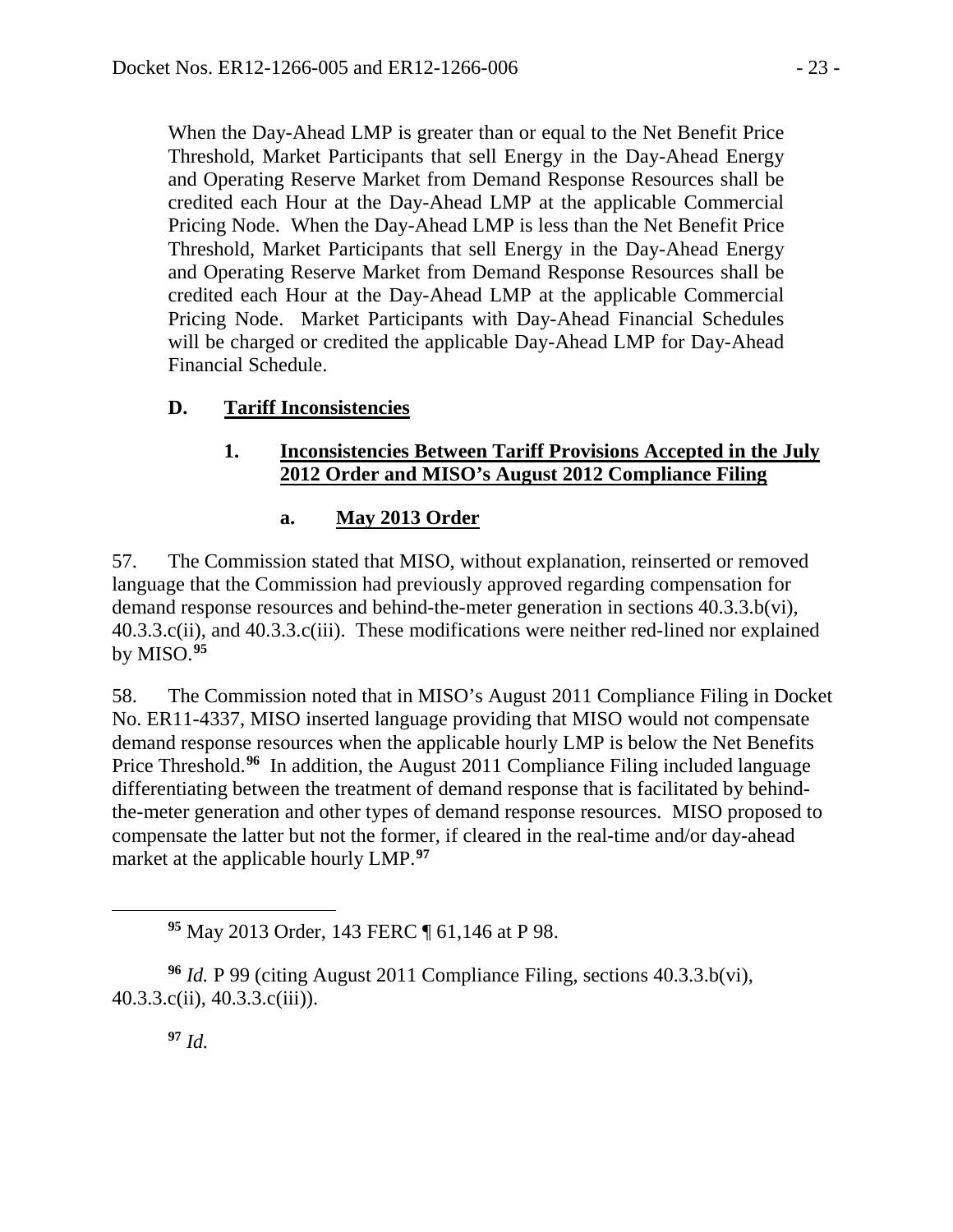59. In the December 2011 Order on Compliance, the Commission ordered MISO to remove language that MISO had proposed such that there would be no compensation for demand response resources when the applicable hourly LMP is below the Net Benefits Price Threshold.**[98](#page-23-0)** The Commission found that the revisions were beyond the scope of the proceeding because the "Commission's section 206 action [in Order No. 745] did not extend to situations where the LMP is not greater than or equal to the threshold price, and as a result, compensation of demand response resources in those situations is beyond the scope of this compliance proceeding."**[99](#page-23-1)** The Commission also ordered MISO to remove language differentiating between the compensation for demand response that is facilitated by behind-the-meter generation and other types of demand response resources because the definitions of Demand Response Resource – Type I and Demand Response Resource – Type II both allow for behind-the-meter generation.**[100](#page-23-2)**

60. In MISO's March 2012 Compliance Filing, MISO made the required revisions to sections  $40.3.3.b(vi)$ ,  $40.3.3.c(ii)$ , and  $40.3.3.c(iii)$ . In the Commission's July 2012 Order, it accepted MISO's proposed Tariff revisions regarding demand response compensation and behind-the-meter generation.**[101](#page-23-3)** In the July 2012 Order, the Commission also noted that MISO properly inserted language ensuring that demand response resource offers from ARCs would be compensated at the applicable hourly LMP as long as they are cost effective as determined by the net benefits test. **[102](#page-23-4)**

61. In its August 2012 Compliance Filing, however, MISO reinserted (in the case of sections  $40.3.3.c(i)$  and  $40.3.3.c(iii)$  or removed (in the case of section  $40.3.3.c(ii)$ ) language, thereby substantively modifying language that had just been accepted in the July 2012 Order.**[103](#page-23-5)**

**<sup>99</sup>** *Id.*

<span id="page-23-0"></span> $\overline{a}$ 

<span id="page-23-4"></span><span id="page-23-3"></span><span id="page-23-2"></span><span id="page-23-1"></span>**<sup>100</sup>** May 2013 Order, 143 FERC ¶ 61,146 at P 100 (citing December 2011 Order on Compliance, 137 FERC ¶ 61,212 at P 72).

**<sup>101</sup>** *Id.* P 101 (citing July 2012 Order, 140 FERC ¶ 61,059 at P 74).

**<sup>102</sup>** July 2012 Order, 140 FERC ¶ 61,059 at P 74.

<span id="page-23-5"></span>**<sup>103</sup>** May 2013 Order, 143 FERC ¶ 61,146 at P 104.

**<sup>98</sup>** December 2011 Order on Compliance, 137 FERC ¶ 61,212 at P 37.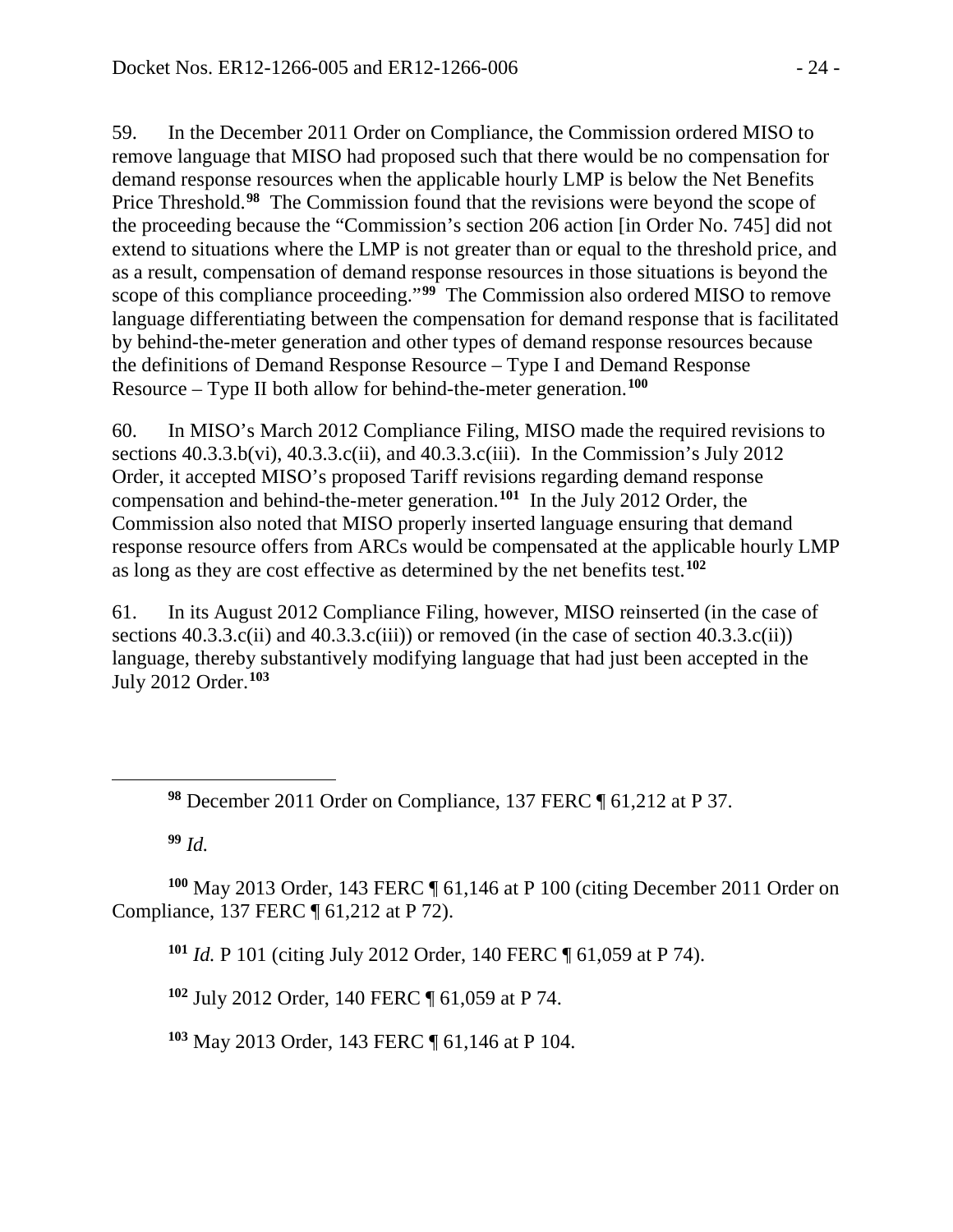62. In the May 2013 Order, the Commission ordered MISO to comply with four specific requirements in its compliance filing to ensure that the Tariff contained language that had been approved by the Commission in its December 2011 and July 2012 Orders. **[104](#page-24-0)**

63. In the May 2013 Order, the Commission also found that in section 40.3.3.c(iii) MISO inappropriately re-inserted language that determine Demand Response Resource excessive energy payments in relation to the net benefits threshold and payments to behind the meter generation.**[105](#page-24-1)** The Commission required MISO to remove this language and to establish that Demand Response Resource excessive energy credits are to be credited to the market participant as the lesser of the applicable hourly ex post LMP and the hourly excessive energy price.**[106](#page-24-2)**

64. The Commission also found that Tariff section 40.3.3 in MISO's August 2012 Compliance Filing contained numerous other inconsistencies (either added or removed language) with provisions in MISO's March 2012 Compliance Filing that were neither explained nor redlined in MISO's August 2012 Compliance Filing. These included inconsistencies between the two filings with respect to sections 40.3.3.a(i), 40.3.3.a(ii)(2), 40.3.3.a(ii)(4), 40.3.3.a(ii)(7), 40.3.3.a(iii)(1), 40.3.3.a(iii)(2), 40.3.3.a(iii)(7), 40.3.3.a(v), 40.3.3.a(vi), 40.3.3.a(viii), 40.3.3.a(xvii), and 40.3.3.c(iv).**[107](#page-24-3)** The Commission therefore directed MISO to provide either (1) detailed explanations for the basis for each such discrepancy (excluding those specifically accepted in the July 2012 Order) between the section 40.3.3 provisions in MISO's March and August 2012 Compliance Filings, including, where applicable, a description of any dockets in which the Commission has accepted the provisions included in MISO's August 2012 Compliance Filing; or (2) proposed Tariff revisions to address such inconsistencies.**[108](#page-24-4)**

**<sup>104</sup>** *Id*.

<span id="page-24-0"></span> $\overline{a}$ 

<span id="page-24-3"></span><span id="page-24-2"></span><span id="page-24-1"></span>**<sup>105</sup>** *Id*. P 105 (citing December 2011 Order on Compliance, 137 FERC ¶ 61,212 at PP 37, 72; July 2012 Order, 140 FERC ¶ 61,059 at P 74).

**<sup>106</sup>** May 2013 Order, 143 FERC ¶ 61,146 at P 103.

**<sup>107</sup>** *Id.* P 104.

<span id="page-24-4"></span>**<sup>108</sup>** *Id.* P 105.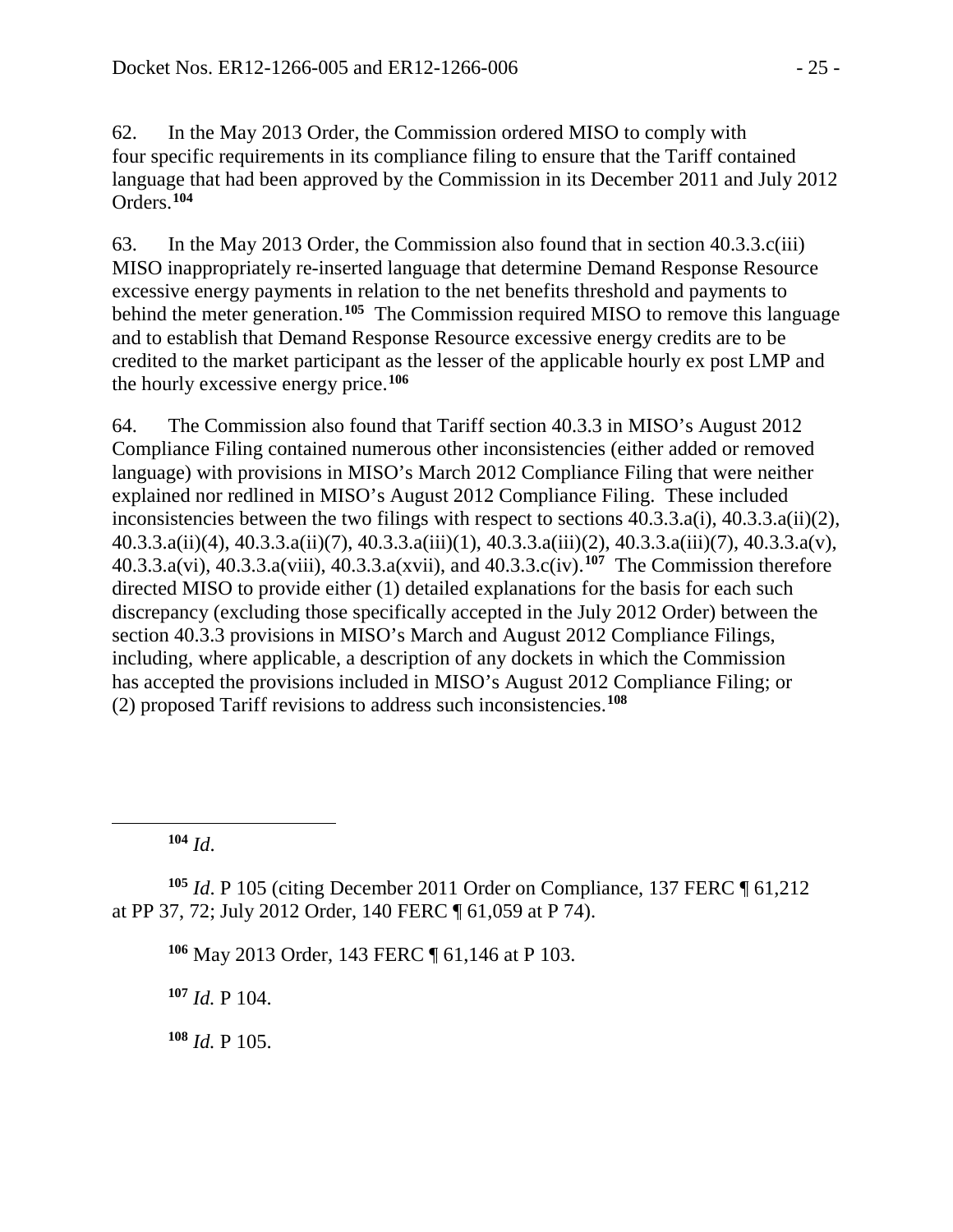65. In addition, MISO, without explanation, included in its August 2012 Compliance Filing numerous proposed revisions to Tariff Schedule 27: Real-Time Offer Revenue Sufficiency Guarantee Payment and Day-Ahead Margin Assurance Payment. The Commission found that MISO's proposed revisions to Schedule 27 were beyond the scope of this compliance filing and were without support or explanation. The Commission therefore directed MISO to remove any proposed revisions to Schedule 27 unless and until they have been accepted by the Commission in another proceeding.**[109](#page-25-0)**

## **b. September 2013 Compliance Filing**

66. MISO states that it had responded to the Commission's directives regarding revisions to section 40.3.3 in its September 2013 Order No. 719 Compliance Filing. **[110](#page-25-1)** MISO also states that it withdraws its request for the Tariff revisions to Schedule 27 as part of this compliance filing. According to MISO, it previously submitted proposed revisions to Schedule 27 of its Tariff in Docket No. ER12-1664 (Order No. 755 compliance), and these revisions were approved by the Commission on September 20, 2012.**[111](#page-25-2)** Further revisions to Schedule 27 were also proposed in Docket No. ER12-668- 001 on August 21, 2012, which were approved by the Commission on July 30, 2013.**[112](#page-25-3)** MISO asserts that the revisions in those two dockets, when taken together, essentially reflect the revisions that were submitted in MISO's August 2012 Compliance Filing.**[113](#page-25-4)**

## **c. July 2016 Reconciliation Filing**

67. MISO submitted Tariff revisions to section 40.3.3 reconciling discrepancies in the Tariff to ensure that the Tariff language in this proceeding as well as the currently

**<sup>109</sup>** *Id.* P 107.

<span id="page-25-0"></span> $\overline{a}$ 

<span id="page-25-1"></span>**<sup>110</sup>** September 2013 Compliance Filing, Transmittal Letter at 12 (citing September 2013 Order No. 719 Compliance Filing, Transmittal Letter at 14-15).

**<sup>111</sup>** *Midwest Indep. Transmission Sys. Operator, Inc*., 140 FERC ¶ 61,224 (2012).

<span id="page-25-4"></span><span id="page-25-3"></span><span id="page-25-2"></span>**<sup>112</sup>** *Midwest Indep. Transmission Sys. Operator, Inc*., ER12-668-000, ER12-668- 001, ER12-668-002 (July 30, 2013) (delegated letter order).

**<sup>113</sup>** September 2013 Compliance Filing, Transmittal Letter at 12.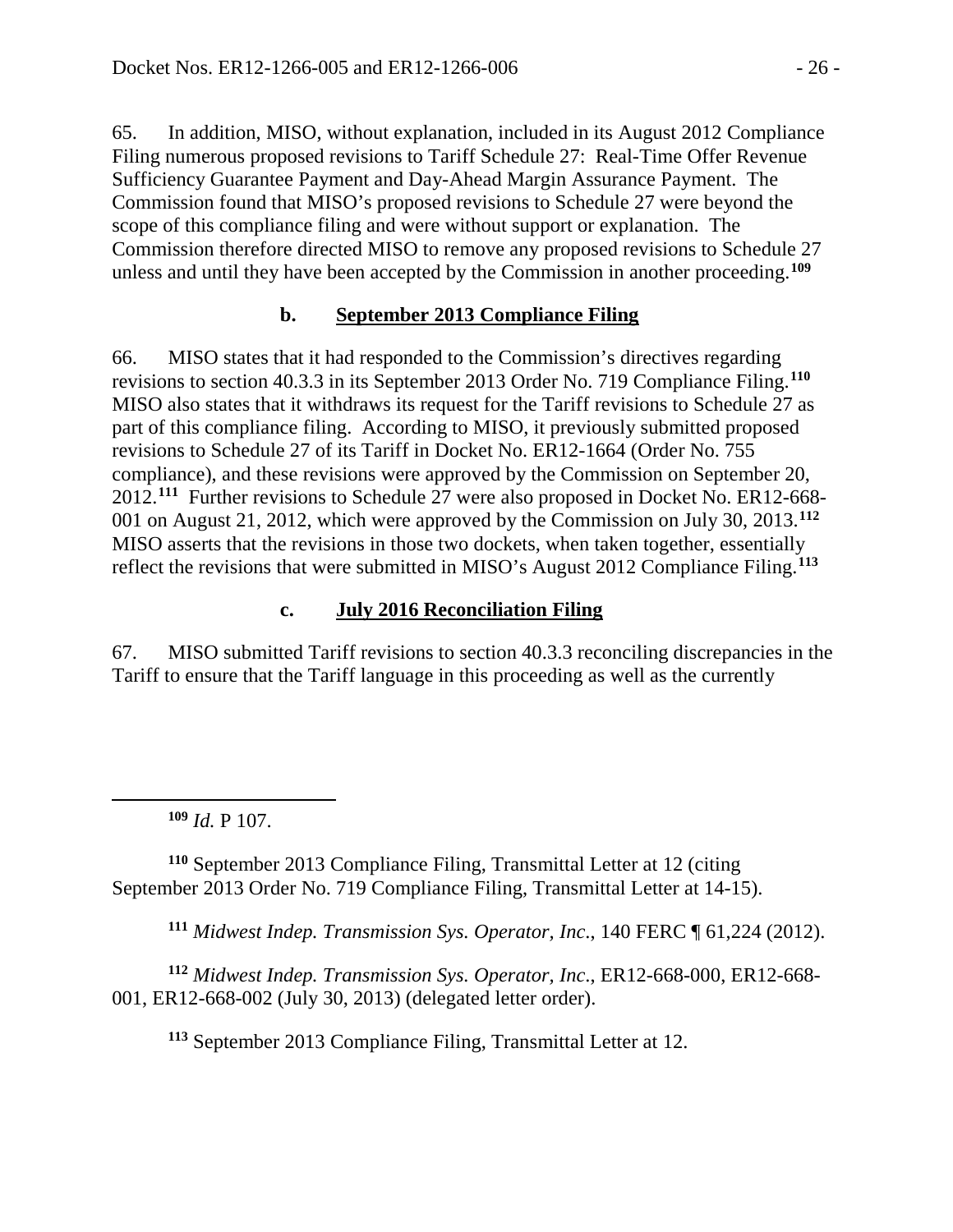effective version of the Tariff conforms to the Commission approved Tariff language.**[114](#page-26-0)** MISO requests an effective dates of June 1, 2012**[115](#page-26-1)** and May 1, 2016. **[116](#page-26-2)**

#### **d. Commission Determination**

68. With respect to the Commission's directives requiring MISO to revise section 40.3.3, MISO's subsequent filings related to section 40.3.3 and the recently submitted reconciliation filing in this docket have addressed a majority of the Commission's concerns. However, there are discrepancies in the July 2016 Reconciliation Filing that we require MISO to address on compliance.

69. We find MISO's proposed language submitted in the July 2016 Reconciliation Filing with the requested effective date of June 1, 2012 acceptable; however, we require MISO to refile such language with a requested effective date of June 12, 2012. As a result of MISO's requesting an effective date prior to the effective dates approved in this proceeding, the proposed changes would not apply to the version of the Tariff that has been previously submitted in this proceeding with a later effective date and accordingly would not implement the intended changes. We therefore require MISO to resubmit the corrected language from the July 2016 Reconciliation Filing in a compliance filing with an effective date that matches the effective dates that the Commission has accepted in this proceeding. **[117](#page-26-3)** The Tariff sheets to be submitted on compliance will supersede, in their entirety, the Tariff sheets submitted in Docket No. ER12-1266-006 with the requested effective date of June 1, 2012 and thus the Tariff sheets with the June 1, 2012 effective date are rejected as moot.

**<sup>115</sup>** *See* July 2016 Reconciliation Filing, Transmittal Letter at 2-4.

**<sup>116</sup>** *Id.* at 3 n.2.

<span id="page-26-3"></span><span id="page-26-2"></span>**<sup>117</sup>** The pending language currently before the Commission in Docket Nos. ER16- 1766-000, ER16-2225-000, and ER16-2355-000, or any other filings proposing changes to section 40.3.3, which have effective dates prior to the effective date of June 12, 2012 accepted in this proceeding, should be included and highlighted as pending in the Tariff sheets that are submitted in the compliance filing with the June 12, 2012 effective date in this proceeding.

<span id="page-26-1"></span><span id="page-26-0"></span> $\overline{a}$ **<sup>114</sup>** Specifically, MISO submitted revisions to sections 40.3.3.a.ii., 40.3.3.a.iii, 40.3.3.a.v(b), 40.3.3.a.vi., 40.3.3.a.viii., 40.3.3.a.xvi, 40.3.3.a.xvii, and 40.3.3.c.iii.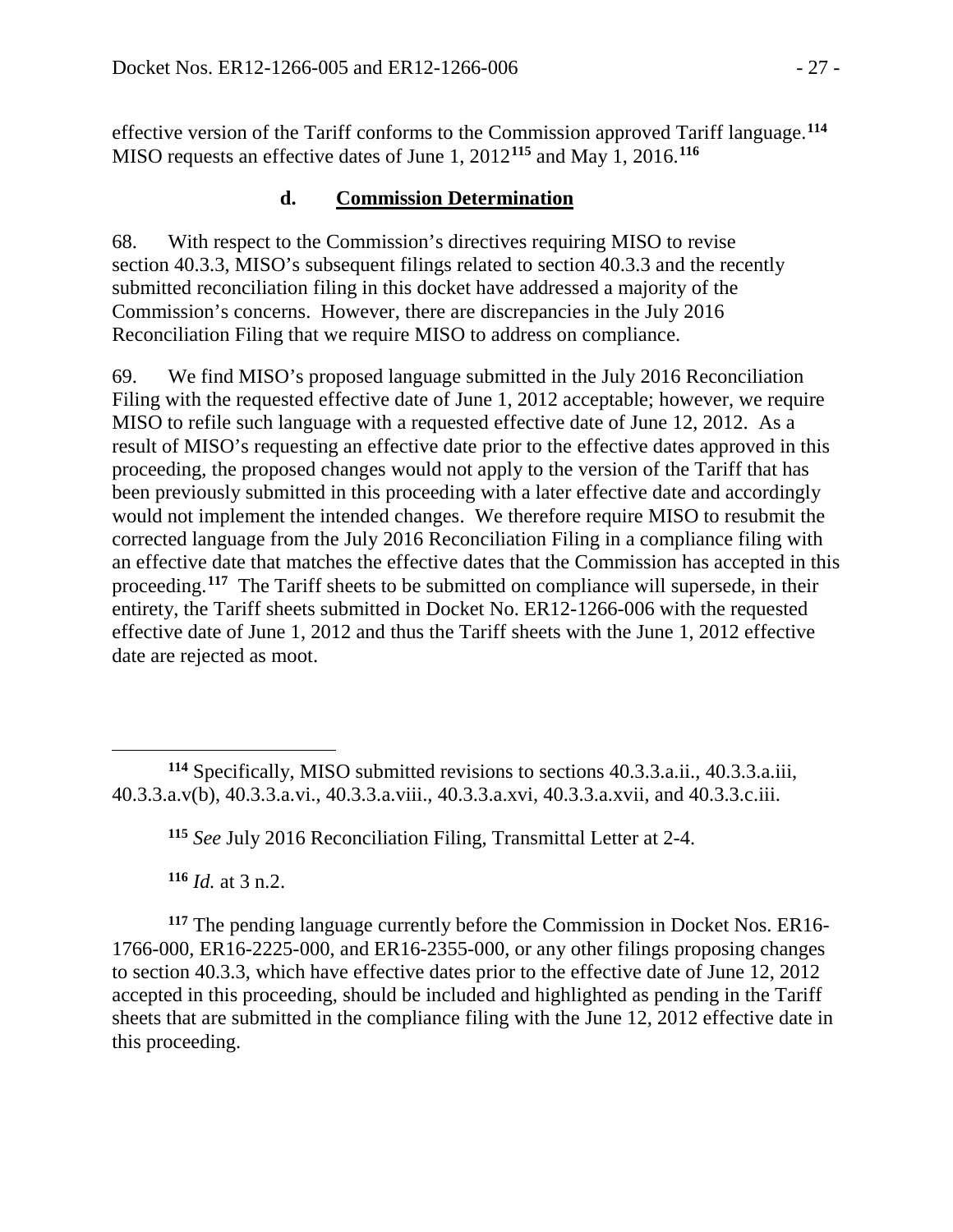70. We accept the Tariff sheets submitted with the effective date of May 1, 2016, subject to the outcome of the pending proceedings implicating section 40.3.3 with effective dates through May 1, 2016, including but not limited to Docket Nos. ER16- 1766-000, ER16-2225-000, ER12-678-008, ER14-1736-001, and ER16-2355-000, and subject to MISO making the following revisions or providing explanations on compliance for why such revisions are not warranted: (1) delete "Day-Ahead Schedule Deviation and" from section 40.3.3.a.vi.(b)(ii); (2) change the references in section 40.3.3.a.ix for Market-Wide Net Deviations back to sections "40.3.3.a.vii and 40.3.3.a.viii;" (3) change the reference in section 40.3.3.a.xiii for how net charges/credits should be distributed from section 40.3.3.a.xvi (Revenue Neutrality) to section 40.3.3.a.xvii (Regulation Deployment Adjustment).

71. Regarding MISO's proposal to withdraw Tariff revisions to Schedule 27 as part of this compliance filing, we accept this withdrawal provided that the currently effective version of Schedule 27 accurately reflects only Commission-accepted language, as MISO indicates in its transmittal letter.

## **2. Inconsistencies Between eLibrary and eTariff Filings**

## **a. May 2013 Order**

72. The Commission stated that, pursuant to Order No. 714,**[118](#page-27-0)** the Commission requires public utilities to file all tariffs, tariff revisions and rate change applications with the Commission.**[119](#page-27-1)** In that order, the Commission specified that no substantive differences should exist between the tariff provisions filed as part of the XML data (in eTariff) and the tariff provisions filed as attachments (in eLibrary).**[120](#page-27-2)** To the extent that such differences exist and are significant, the Commission stated that it will need to address them on a case-by-case basis.**[121](#page-27-3)** As such, MISO's filings in eTariff and in eLibrary should be identical. However, in this proceeding in the August 2012 Compliance Filing, MISO omitted certain parts of the filing in eTariff that it included in eLibrary. For example, sections 1.74, 39.2.5a, 39.3.1, 39.3.1A, and 39.3.1B were included with changes in redline in the eLibrary filing but not in eTariff. Conversely, section 1.569a was included in the eTariff but not the eLibrary filing. The Commission

<span id="page-27-0"></span>**<sup>118</sup>** *Electronic Tariff Filings*, Order No. 714, FERC Stats. & Regs. ¶ 31,276 (2008).

<span id="page-27-1"></span>**<sup>119</sup>** *Id.* P 114.

<span id="page-27-2"></span>**<sup>120</sup>** *Id.* P 59.

<span id="page-27-3"></span>**<sup>121</sup>** *Id.*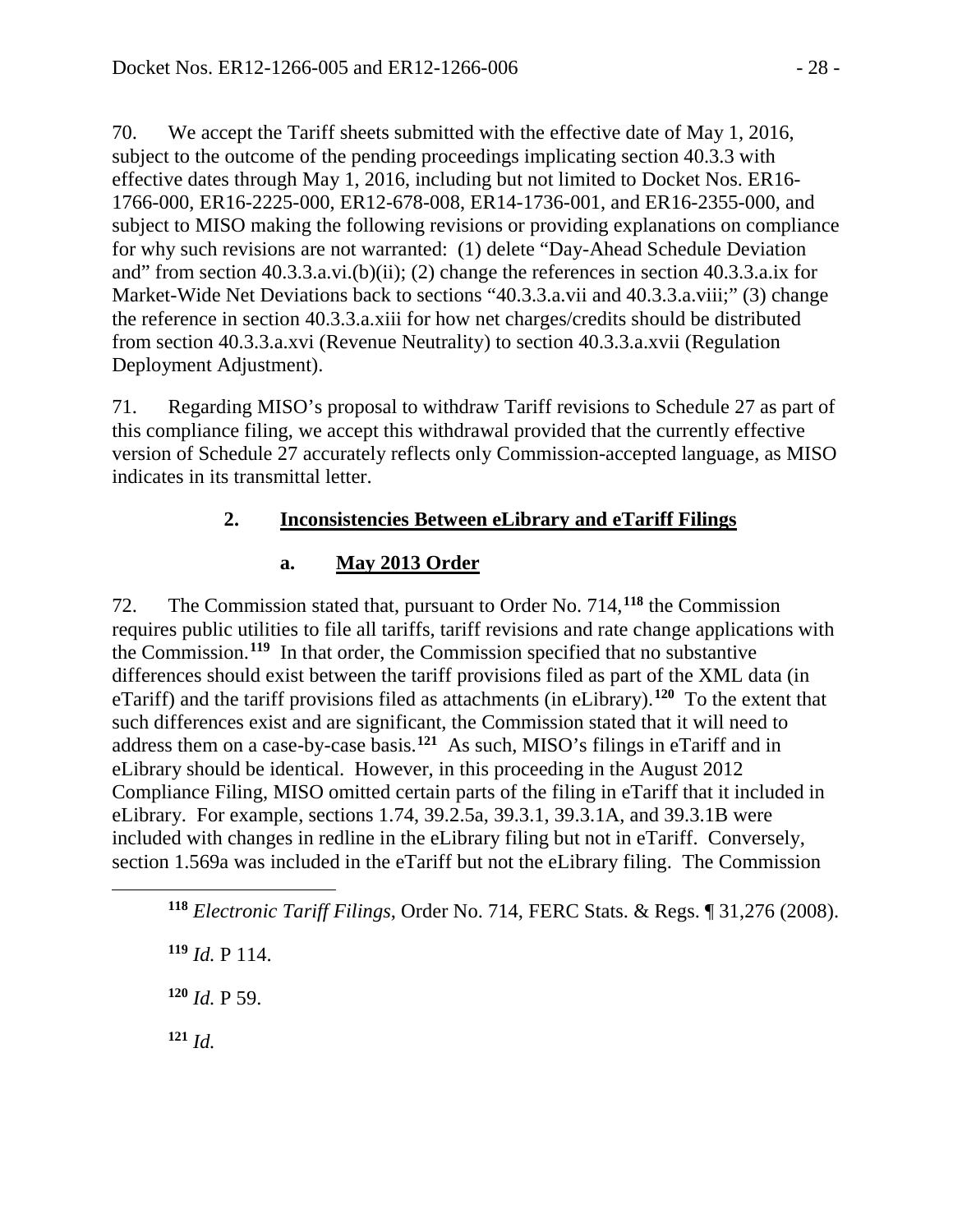also noted inconsistency between the eTariff and eLibrary filings in section 38.6(3), in which only the eLibrary version contains the phrase "or energy provision of an EDR resource." Additionally, in section 40.2.6(b)(viii), the eLibrary version refers to "Module E-1" and the eTariff version refers to "Section 69." To resolve these discrepancies, the Commission directed MISO to review the entire eLibrary and eTariff filings from this proceeding and, with respect to each inconsistency, required MISO to submit appropriate changes to either the eTariff version or the eLibrary version, or both, to ensure consistency, as well as an explanation supporting each change.**[122](#page-28-0)**

## **b. September 2013 Compliance Filing**

73. MISO states that it responds to these requirements in the September 2013 Order No. 719 Compliance Filing. **[123](#page-28-1)**

## **c. Commission Determination**

74. We address compliance with these directives in the concurrently issued order regarding compliance with the 2016 Order No. 719 Compliance Order. **[124](#page-28-2)**

## **E. Effective Date**

<span id="page-28-0"></span> $\overline{a}$ 

# **1. Background and May 2013 Order**

75. In the July 2012 Order, the Commission granted MISO's request for a June 12, 2012 effective date, consistent with the effective date of the other Tariff provisions accepted in this proceeding.**[125](#page-28-3)**

76. In its August 2012 Compliance Filing, MISO asked the Commission to grant an effective date for section 40.3.3.a(xix) of the Tariff of 120 days after issuance of an order approving that section of the Tariff.**[126](#page-28-4)** MISO explained that implementation of the

**<sup>122</sup>** May 2013 Order, 143 FERC ¶ 61,146 at P 109.

<span id="page-28-1"></span>**<sup>123</sup>** September 2013 Compliance Filing, Transmittal Letter at 13 (citing September 2013 Order No. 719 Compliance Filing, Transmittal Letter at 16-17).

**<sup>124</sup>** *See* 2016 Order No. 719 Compliance Order, 156 FERC ¶ 61,194 at P 40.

<span id="page-28-4"></span><span id="page-28-3"></span><span id="page-28-2"></span>**<sup>125</sup>** July 2012 Order, 140 FERC ¶ 61,060 at P 139 & n.277 (citing *Midwest Indep. Transmission Sys. Operator, Inc.*, 138 FERC ¶ 61,143 (2012)).

**<sup>126</sup>** August 2012 Compliance Filing, Transmittal Letter at 15.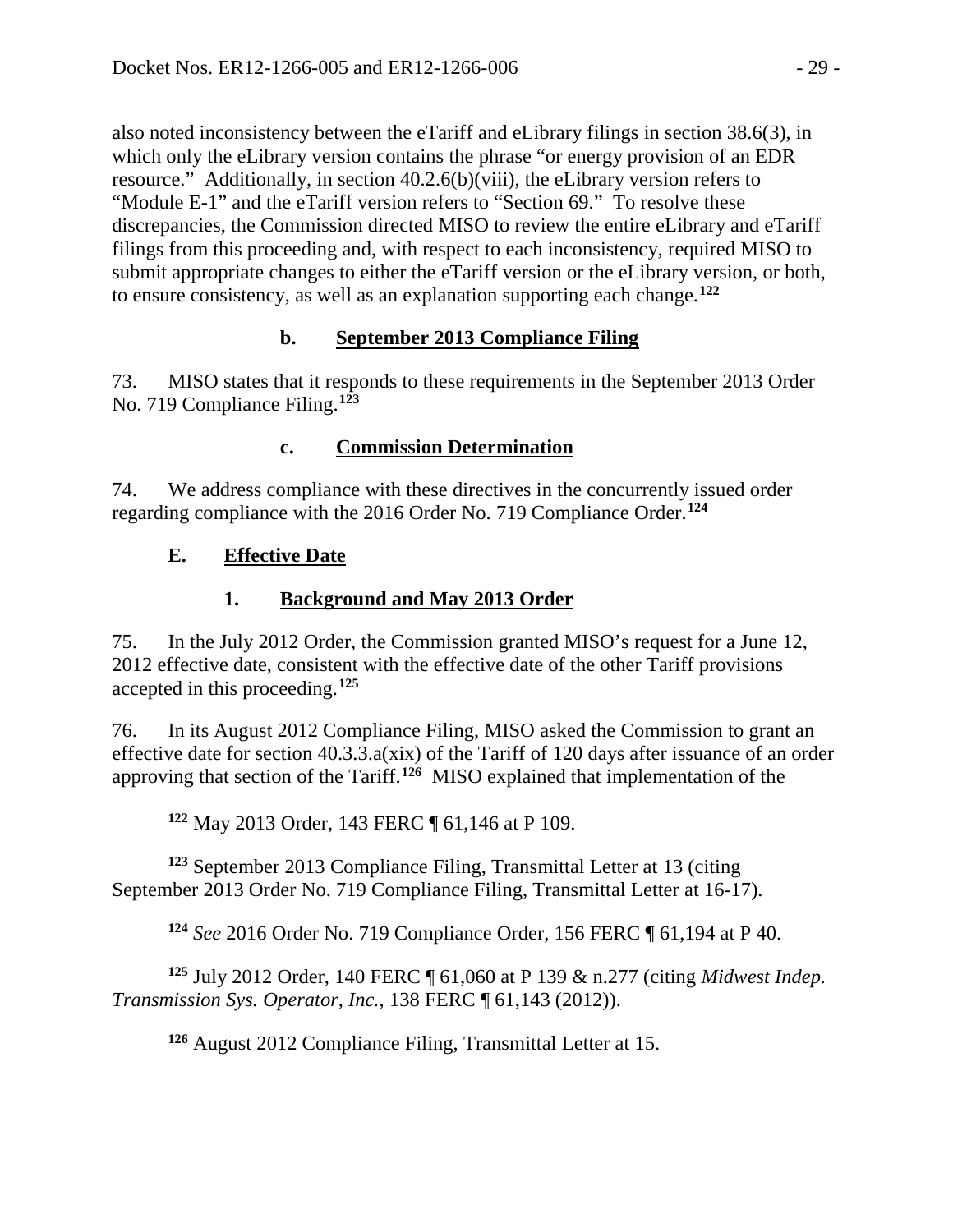proposed Tariff revisions in this section (which relate to real-time cost allocation) will require MISO to modify its market settlement applications, including making changes to market participant settlement statements. MISO asserted that setting an effective date 120 days after issuance of the order approving section 40.3.3.a(xix) for this section will provide MISO the necessary time to implement and test the software changes needed to implement the Tariff modification. According to MISO, it will also provide market participants sufficient time to update shadow settlements and understand the implications and impact of the proposed revisions.

77. In the May 2013 Order, the Commission granted, for good cause shown, MISO's requested extension of the effective date for revised section 40.3.3.a(xix) of the Tariff until 120 days after the Commission accepted the August 2012 Compliance Filing, subject to MISO revising section 40.3.3a(xix) and resubmitting it on compliance with this order. Accordingly, the 120-day period would not begin until after the Commission accepted MISO's new proposed revised section 40.3.3a(xix).**[127](#page-29-0)**

# **2. Comments**

78. Xcel asserts that, although it does not object to any of the substantive revisions proposed in the September 2013 Compliance Filing and it recognizes it did not seek rehearing of the May 2013 Order, it does take issue with the proposed effective date identified by MISO in its transmittal letter. Xcel states that it interpreted ordering paragraph (A) of the May 2013 Order to mean that the Tariff revisions proposed in August 2012 would be effective June 12, 2012. **[128](#page-29-1)** Xcel notes that the May 2013 Order also states that the "'July [2012] Order granted MISO's request for a June 12, 2012 effective date, consistent with the effective date of the other Tariff provisions accepted in this proceeding';[] i.e., the Tariff revisions filed in March 2012 to be effective June 12, 2012."**[129](#page-29-2)** Xcel states that it does not interpret the May 2013 Order to also require the further compliance Tariff revisions ordered by the Commission to be effective retroactively to June 12, 2012,<sup>[130](#page-29-3)</sup> with the exception of section 40.3.3.a(xix), which it

<span id="page-29-3"></span>**<sup>130</sup>** *Id.*

<span id="page-29-0"></span>**<sup>127</sup>** May 2013 Order, 143 FERC ¶ 61,146 at P 112.

<span id="page-29-1"></span>**<sup>128</sup>** Xcel Protest at 3.

<span id="page-29-2"></span>**<sup>129</sup>** *Id.* (citing May 2013 Order, 143 FERC ¶ 61,146 at P 110).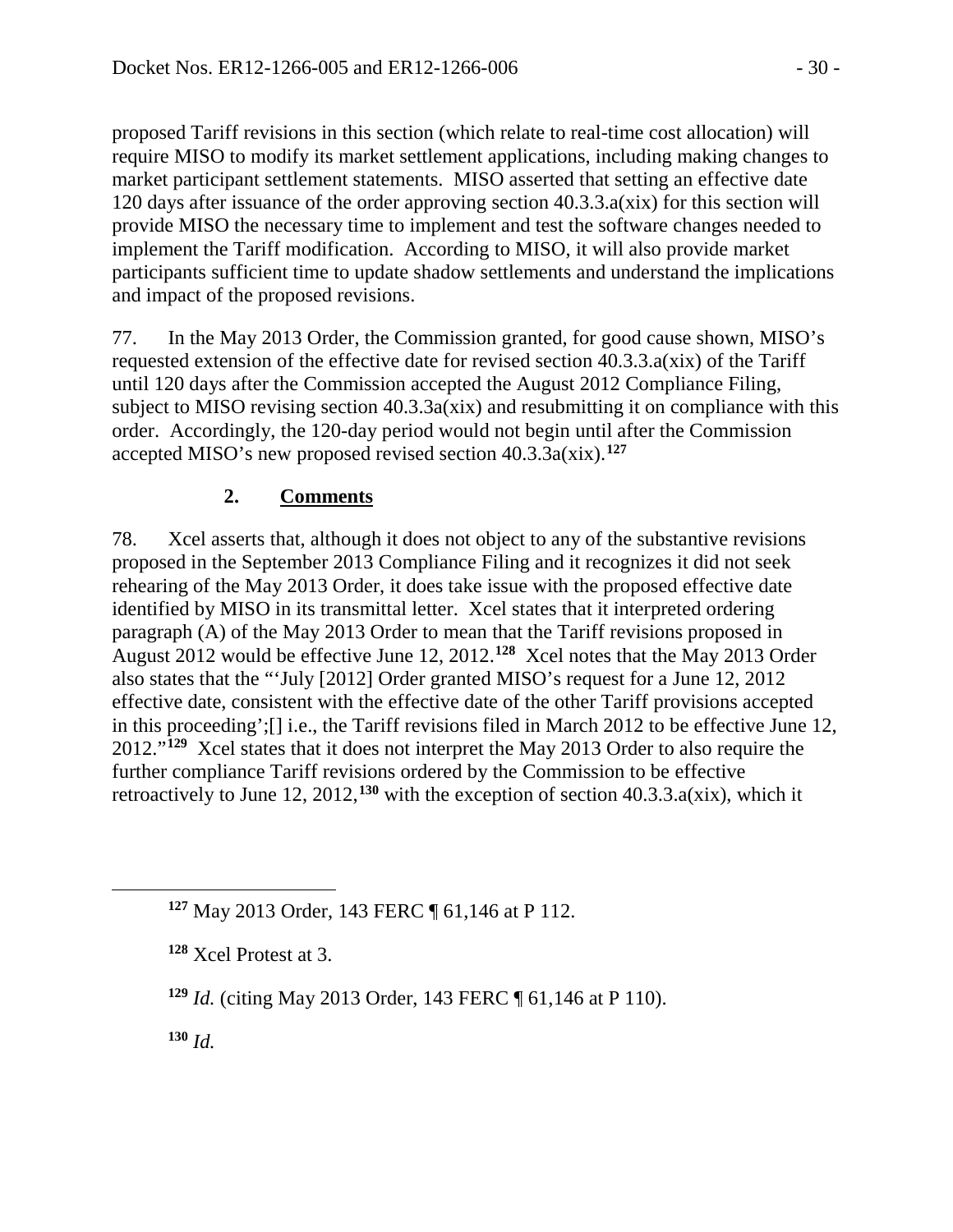notes would be effective 120 days after the Commission order.**[131](#page-30-0)** Xcel supports an effective date of October 1, 2013 or, alternatively, November 1, 2013.**[132](#page-30-1)**

79. Xcel argues that a retroactive effective date for the Tariff revisions proposed in the September 2013 Compliance Filing would be problematic for at least two reasons. First, although Xcel states that the September 2013 Compliance Filing results in fairly substantial Tariff revisions, that filing cannot modify prior behavior of Market Participants in MISO's Energy and Ancillary Services Market. MISO states that demand response resources acted pursuant to the Tariff provisions then in effect, even if there was an understanding the Tariff could change later, and MISO incurred costs and settled market charges based on the then-effective Tariff. **[133](#page-30-2)** Second, the proposed cost allocation methodology might not be accepted by the Commission, and this creates uncertainty regarding what cost allocation provisions apply for the period between June 2012 and the September 2013 Compliance Filing.**[134](#page-30-3)**

80. According to Xcel, the uncertainty regarding the applicable cost allocation provisions between June 2012 and the September 2013 Compliance Filing results in what is tantamount to a refund and surcharge from a Market Participant perspective, since the allocation of costs will change based upon the effective date chosen. **[135](#page-30-4)** In support of its position, Xcel cites to an order where the Commission found that refunds are appropriate where a company collects revenues in excess of the amount to which it was entitled; however, the Commission also found that refunds are not appropriate where a company collects the proper amount of revenues but it is determined subsequently that the allocation of those revenues should be changed.**[136](#page-30-5)** Xcel notes that the Commission in that order "concluded 'where the rate design but not the revenue requirement is in question, as is the case here, we find that our traditional policy of not requiring refunds is

**<sup>131</sup>** *Id.* at 2. **<sup>132</sup>** *Id.* at 3. **<sup>133</sup>** *Id.* at 4. **<sup>134</sup>** *Id.* **<sup>135</sup>** *Id.*

<span id="page-30-2"></span><span id="page-30-1"></span><span id="page-30-0"></span> $\overline{a}$ 

<span id="page-30-5"></span><span id="page-30-4"></span><span id="page-30-3"></span>**<sup>136</sup>** *Id.* at 5 (citing *Black Oak Energy, L.L.C. v. PJM Interconnection, L.L.C.*, 136 FERC ¶ 61,040, at P 24 (2011) (*Black Oak Energy*), *reh'g denied*, 139 FERC ¶ 61,111 (2012), *aff'd in part, remanded in part sub nom. Black Oak Energy, LLC v. FERC*, 725 F.3d 230 (D.C. Cir. 2013)).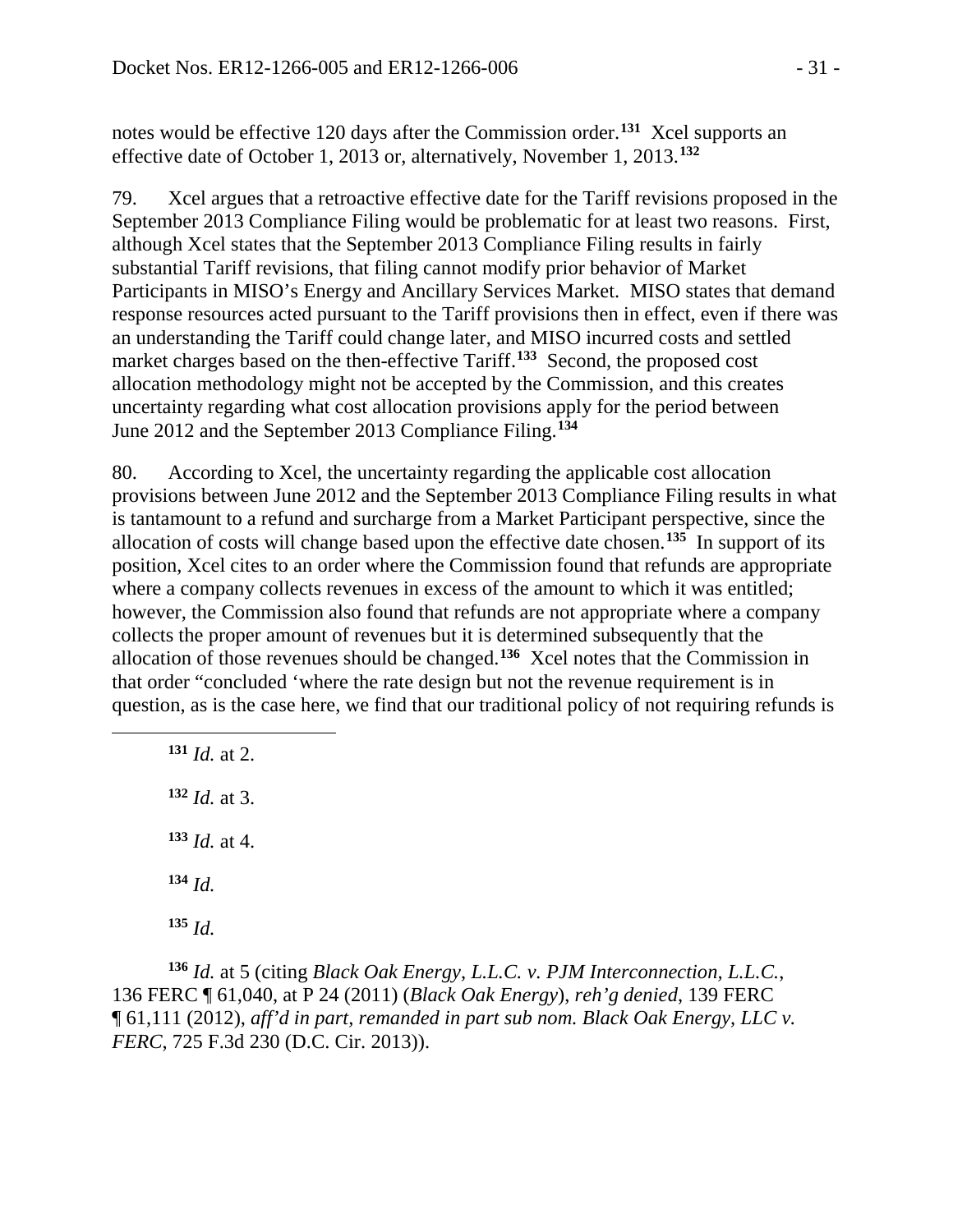fair and equitable since it does not either deprive the utility of legitimate revenue, attempt to impose surcharges on other customers, or affect the prior business decisions of the parties.'"**[137](#page-31-0)** Xcel states that a prospective effective date for the proposed Tariff revisions is therefore appropriate because Market Participants can change their conduct in response to the Tariff revisions, and MISO can bill the correct reserve zones for demand response resource costs incurred based on the future conduct of Market Participants.**[138](#page-31-1)** Xcel states that a prospective effective date would allow Xcel's affiliates Northern States Power Company, a Minnesota corporation, and Northern States Power Company, a Wisconsin corporation, to implement appropriate changes that have been made necessary by the proposed Tariff revisions.**[139](#page-31-2)**

#### **3. Answer**

81. After noting that the Commission has stated that "issue preclusion…prevents parties…from raising new issues that should have been presented as part of a prior litigated claim,"**[140](#page-31-3)** MISO asserts that the effective date issue was resolved in the July 2012 Order and affirmed in the May 2013 Order.**[141](#page-31-4)** According to MISO, the only issues raised by Xcel are issues that were previously subject to the Commission's review in this proceeding, not issues that might justify relief.**[142](#page-31-5)** MISO also states that Xcel does not identify any flaws in the September 2013 Compliance Filing. Rather, MISO asserts that Xcel only states that prospective effective dates would permit them to implement changes.**[143](#page-31-6)** MISO states that these arguments are not timely, and should therefore be rejected.**[144](#page-31-7)** Finally, because the Commission has already granted an extended effective

<span id="page-31-1"></span><span id="page-31-0"></span>**<sup>137</sup>** Xcel Protest at 5 (citing *Black Oak Energy*, 136 FERC ¶ 61,040 at P 44 (2011)).

**<sup>138</sup>** *Id.* at 5.

 $\overline{a}$ 

**<sup>139</sup>** *Id.* at 6.

<span id="page-31-4"></span><span id="page-31-3"></span><span id="page-31-2"></span>**<sup>140</sup>** MISO Answer at 7 (citing *People of the State of California, ex rel. Edmund G. Brown, Jr. Attorney General of the State of California v. Powerex Corp*., *et al*., 139 FERC ¶ 61,210, at P 11 (2012)).

**<sup>141</sup>** *Id.* at 8.

<span id="page-31-5"></span>**<sup>142</sup>** *Id.*

<span id="page-31-6"></span>**<sup>143</sup>** *Id.* (citing Xcel Protest at 6).

<span id="page-31-7"></span>**<sup>144</sup>** *Id.*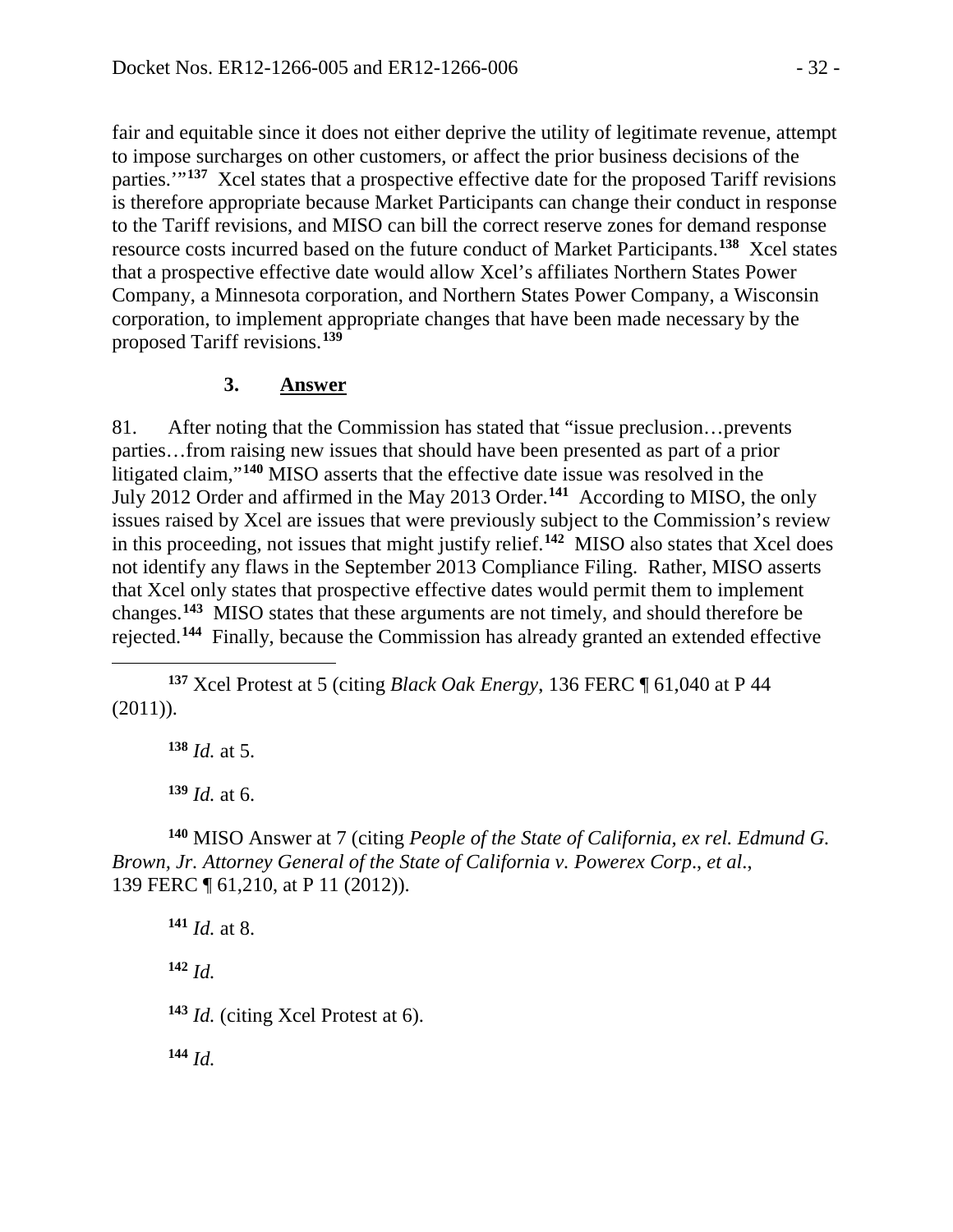date for section 40.3.3.a(xix), MISO argues that the Commission has therefore already addressed Xcel's concerns over clarity and the effect that Tariff modifications have on Market Participants' behavior.**[145](#page-32-0)**

## **4. Commission Determination**

82. We agree with Xcel regarding Ordering Paragraph (A) of the May 2013 Order. Specifically, in the May 2013 Order the Commission only accepted the August 2012 Compliance Filing effective June 12, 2012 and stated that revised section 40.3.3.a(xix), which applied to the future proposal of a cost allocation methodology addressing the allocation of cost-effective demand response resource costs during hours when transmission constraints are not actively binding, would become effective 120 days after being accepted by the Commission. Similarly, despite MISO's assertions to the contrary, the July 2012 Order only accepted the March 2012 Compliance Filings effective June 12, 2012. In neither instance did the Commission indicate that all subsequent filings related to MISO's compliance with Order No. 745 would have the same June 12, 2012 effective date.

83. With respect to the September 2013 Compliance Filing, we still find it appropriate, however, to grant an effective date of June 12, 2012 for revisions other than those to section 40.3.3.a(xxii). Regarding the effective date for the proposed revisions to section 40.3.3.a(xxii) that deal with demand response cost allocation between reserve zones when there are no binding transmission constraints, we affirm the Commission's previous determination, and require that the effective date should be 120 days from the issuance of a future order in which we accept cost allocation provisions addressing demand response cost allocation between reserve zones when there are no binding transmission constraints. Thus, there would be no retroactive application of the zonal cost allocation methodology to be accepted, and no possibility of refunds or surcharges. This should alleviate Xcel's concerns regarding uncertainty over what cost allocation provisions were applicable between June 2012 and the September 2013 Compliance Filing.

## The Commission orders:

(A) MISO's September 2013 Compliance Filing is hereby accepted subject to condition, effective June 12, 2012, with the exception of section 40.3.3.a(xxii), which is to be effective 120 days after the issuance of a future order accepting it, as discussed in the body of this order.

<span id="page-32-0"></span>**<sup>145</sup>** *Id.* at 8-9.